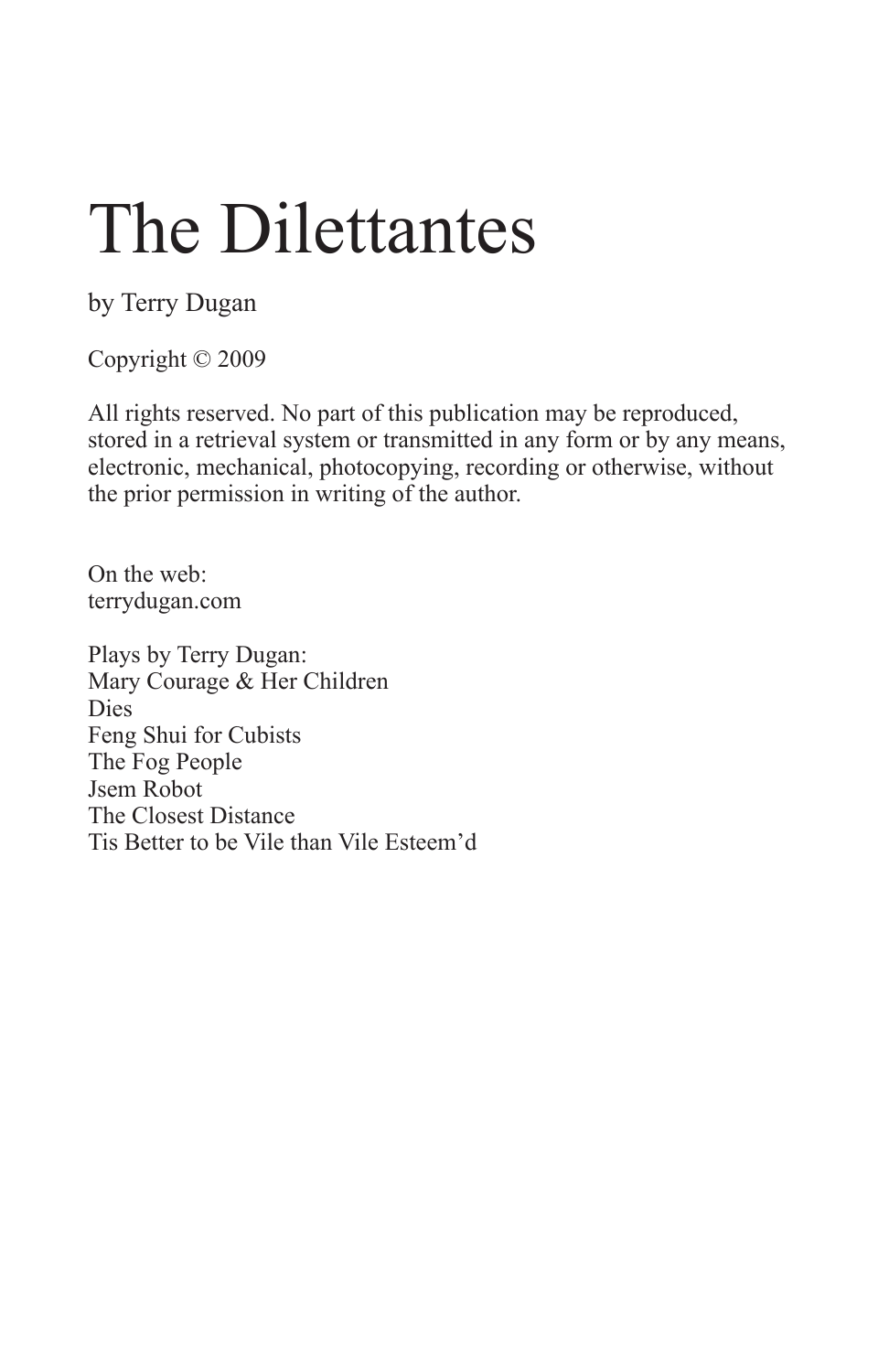### **Cast of characters**

WILLIS, a man with a camera HARRISON, his friend CAMERAMAN, a man with a bigger camera The VIEWER, a connoisseur STATUE, a naked female statue SECURITY guards 1-4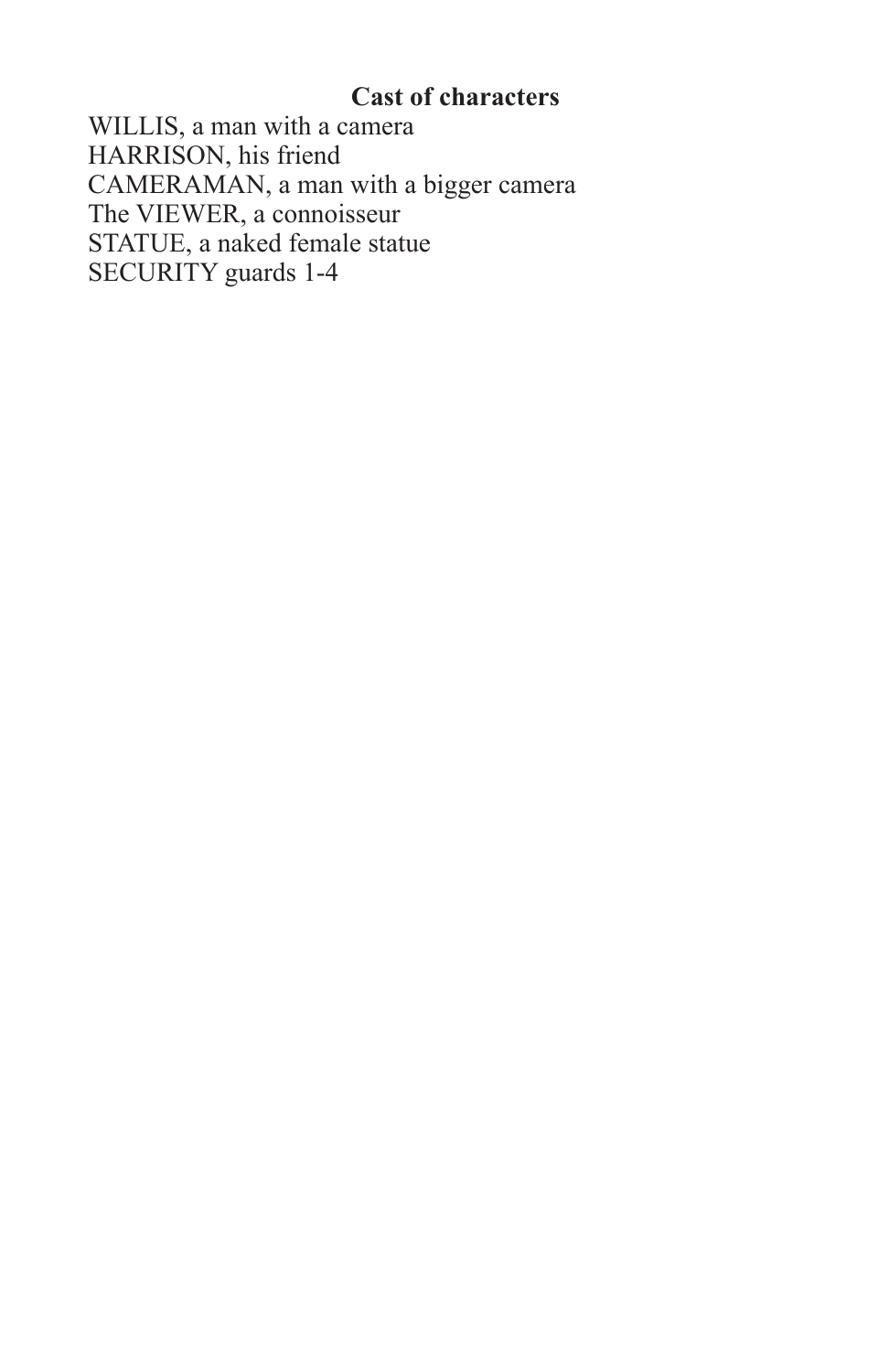|                   | The Dilettantes                                                                                                                                                                                                                                                                                                                                                                                                                                                                                                                                                                                                                                                                                                                                                                       |
|-------------------|---------------------------------------------------------------------------------------------------------------------------------------------------------------------------------------------------------------------------------------------------------------------------------------------------------------------------------------------------------------------------------------------------------------------------------------------------------------------------------------------------------------------------------------------------------------------------------------------------------------------------------------------------------------------------------------------------------------------------------------------------------------------------------------|
| <b>SCENE:</b>     | An art museum. Two blank, vertical<br>canvases, most likely suspended from<br>the "ceiling" are on opposite ends of the<br>stage and facing the audience. A bench<br>is placed in the center, near the apron.<br>Images of works of art are projected onto<br>the blank canvases. When The Dilettantes<br>visit a piece of art, the other half of the<br>stage goes black, but instead of simply<br>cutting the stage in half, the light should<br>be angled so that the entire bench is in<br>the light whether The Dilettantes are<br>visiting the artwork on stage left or stage<br>right. Regardless of the specific staging<br>or type of bench, The Dilettantes will<br>never sit on the bench to look at the art,<br>only to look at the audience or to address<br>each other. |
| AT RISE:          | The light comes up on the painting at<br>stage left. A SECURITY guard sits on a<br>stool in the darkness at the back of the<br>stage. The Dilettantes are heard from off-<br>stage as they begin their entrance through<br>the darkness and to the bench.                                                                                                                                                                                                                                                                                                                                                                                                                                                                                                                             |
| Willis, hurry up! | <b>HARRISON</b>                                                                                                                                                                                                                                                                                                                                                                                                                                                                                                                                                                                                                                                                                                                                                                       |
|                   |                                                                                                                                                                                                                                                                                                                                                                                                                                                                                                                                                                                                                                                                                                                                                                                       |

### WILLIS

I'm hurrying.

# (HARRISON enters.)

### HARRISON

We've got 1,000 paintings to see and only an hour in which to do it. We must get moving!

(WILLIS enters.)

# WILLIS

I'm tired.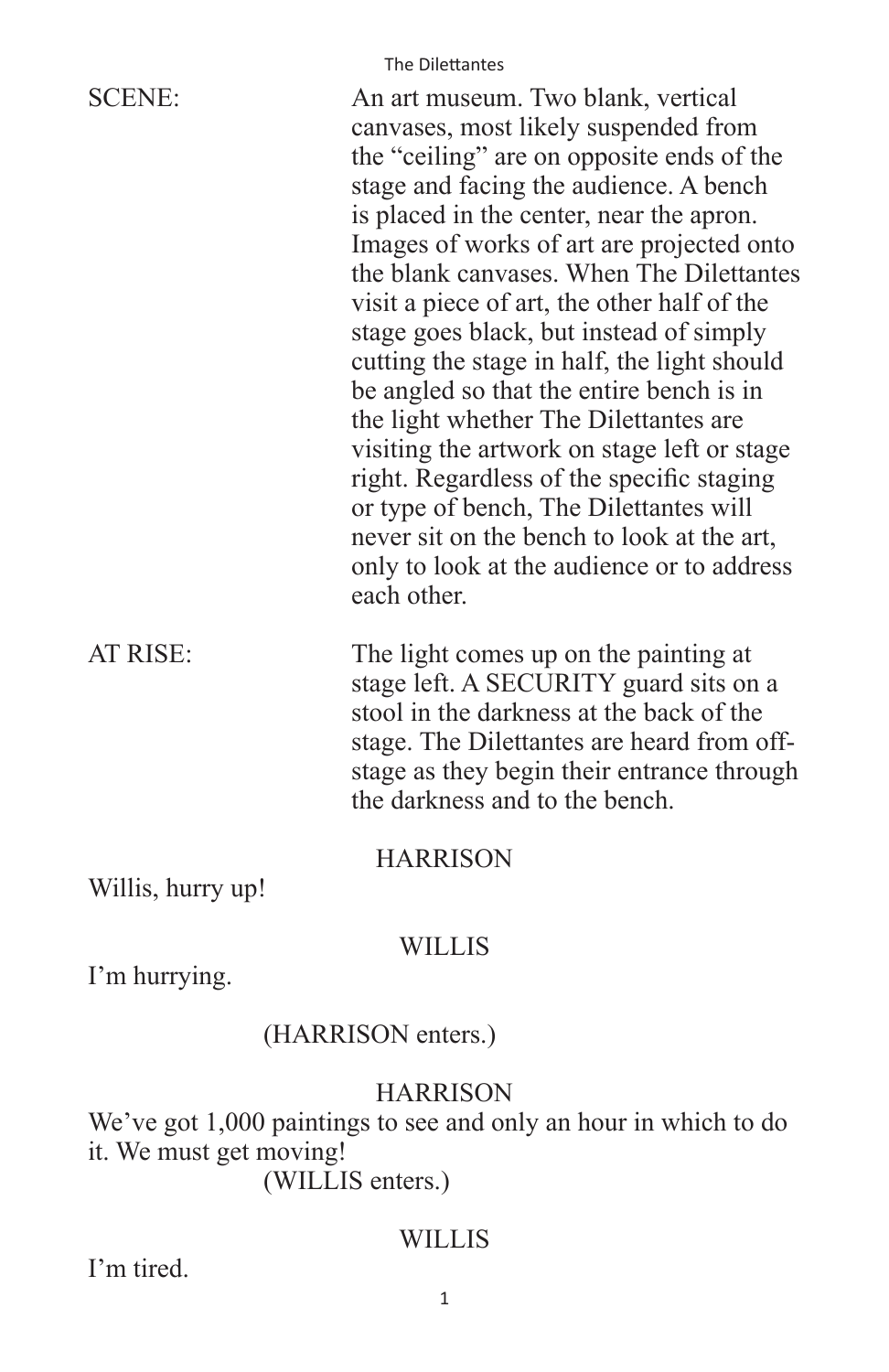### HARRISON

From what?

# **WILLIS**

The stairs.

# **HARRISON**

The stairs?

# **WILLIS**

The stairs.

# **HARRISON**

We can rest for 30 seconds.

(They sit and face the audience.)

# WILLIS

How many paintings did you say there were?

# **HARRISON**

One thousand.

# **WILLIS**

But my camera will only hold 950 pictures.

# HARRISON

You'll have to be selective, then.

# **WILLIS**

But these are some of the greatest works of art of all time, and I paid full admission price, not 95% of it.

# **HARRISON**

Maybe we can, somehow, get two paintings into one shot.

# WILLIS

And do that 50 times?

# **HARRISON**

And do that 50 times.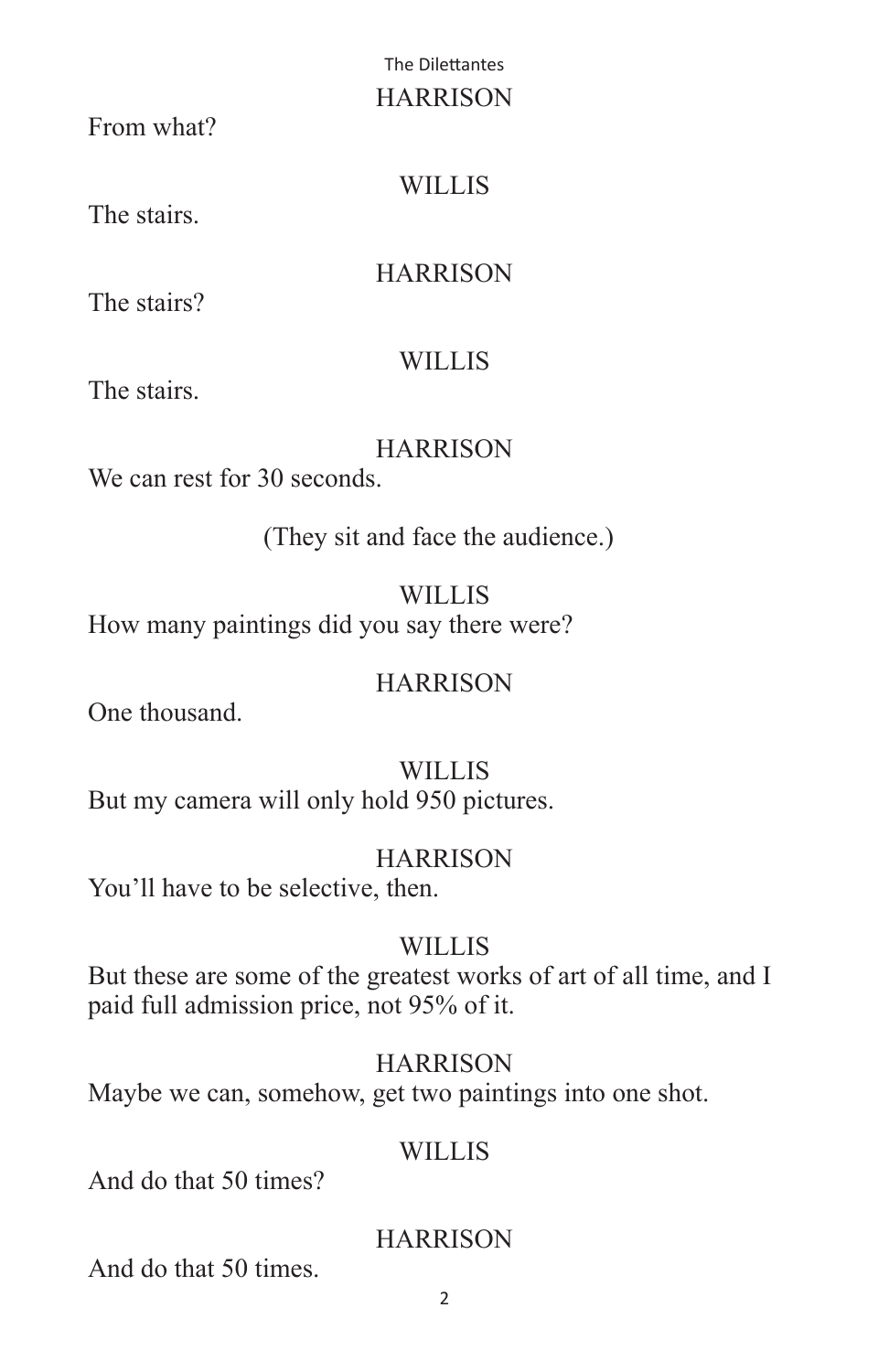#### WILLIS

Harrison, you're a genius.

### **HARRISON**

Willis, you are observant. Shall we admire some art?

### **WILLIS**

Lead the way, my friend.

# **HARRISON**

Thank you, my good man.

 (They leave the bench and approach the first painting, a Virgin and Child painting by Botticelli.)

### WILLIS

Who painted this one?

### **HARRISON**

 (Looking at the "tag" which may or may not exist.) Baw-ti-sell-eye. Bawtiselleye.

### WILLIS<sub></sub>

What kind of name is that?

 (WILLIS takes a picture with his small digital camera, the flash goes off. SECURITY #1 enters from the darkness.)

### SECURITY #1

No flash, please.

 (SECURITY #1 exits back to his/her chair. The Dilettantes move to the front of the stage, practically addressing the audience.)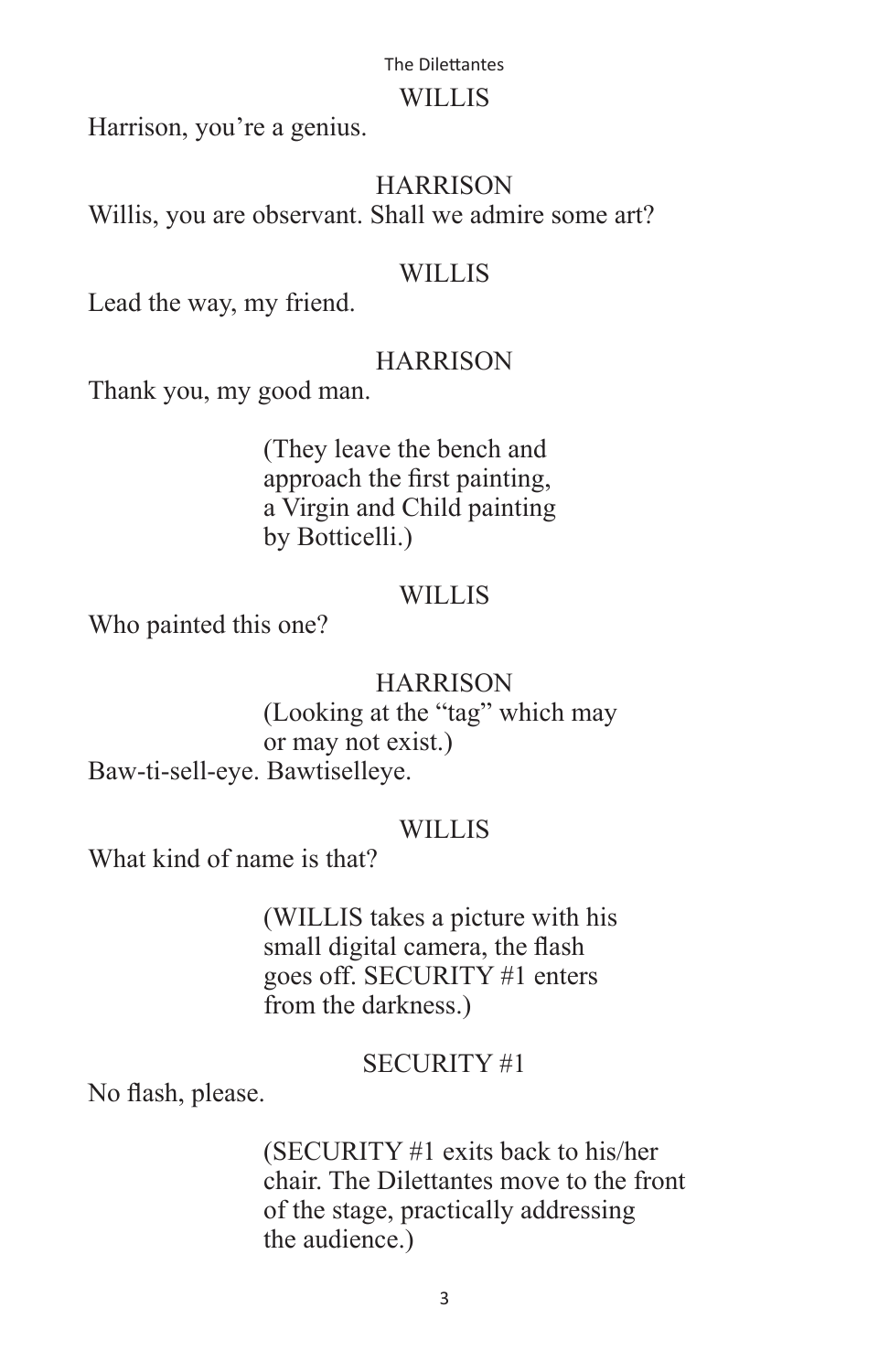### The Dilettantes HARRISON

What an ass hole.

# WILLIS

Did you see that?

**HARRISON** 

What a prick.

# **WILLIS**

Did you see that?

### **HARRISON** You should talk to his supervisor.

# WILLIS<sub></sub>

I was just taking a picture.

# **HARRISON**

Just a picture.

**WILLIS** And then to get, to get violated like that.

# **HARRISON**

It was verbal rape!

# WILLIS

I feel so, so, vulnerable.

# **HARRISON**

This museum has no class.

 (WILLIS moves toward the painting for a closer look.)

# WILLIS

What's so great about this picture anyway that my tiny little flash provokes the wrath of such a, an art vigilante? (He looks closer at the painting.) Look at this! It's totally broken.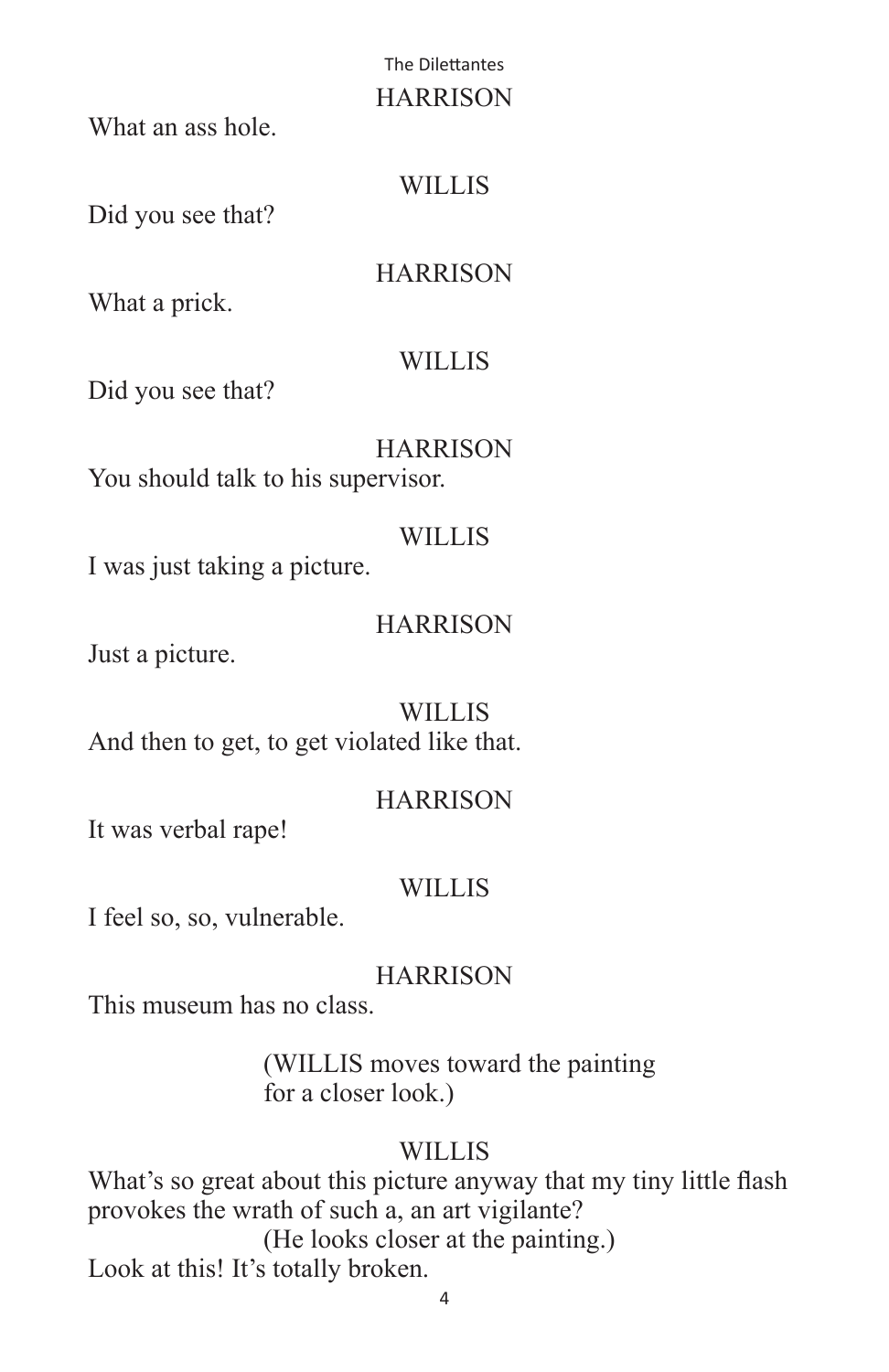### HARRISON

What do you mean?

### WILLIS

Look at all the cracks! Like it's ready to fall apart.

### (The Dilettantes return to the front of the stage.)

# **HARRISON**

What kind of crappy 15th century art are they trying to pawn off on us?

### WILLIS

I paid good money for this.

# **HARRISON**

For this broken art.

### **WILLIS**

Should I have ripped my money into pieces and put it into their hands?

### HARRISON

 (Like a barker.) Step right up and watch things fall to pieces before your very eyes.

### **WILLIS**

 (Copying him.) You sir, they're cracked like your face.

# **HARRISON**

They're all cracked.

# WILLIS<sub></sub>

Cracked, and deleted. I'm not wasting my memory-card space on broken pictures.

### **HARRISON**

Of course not.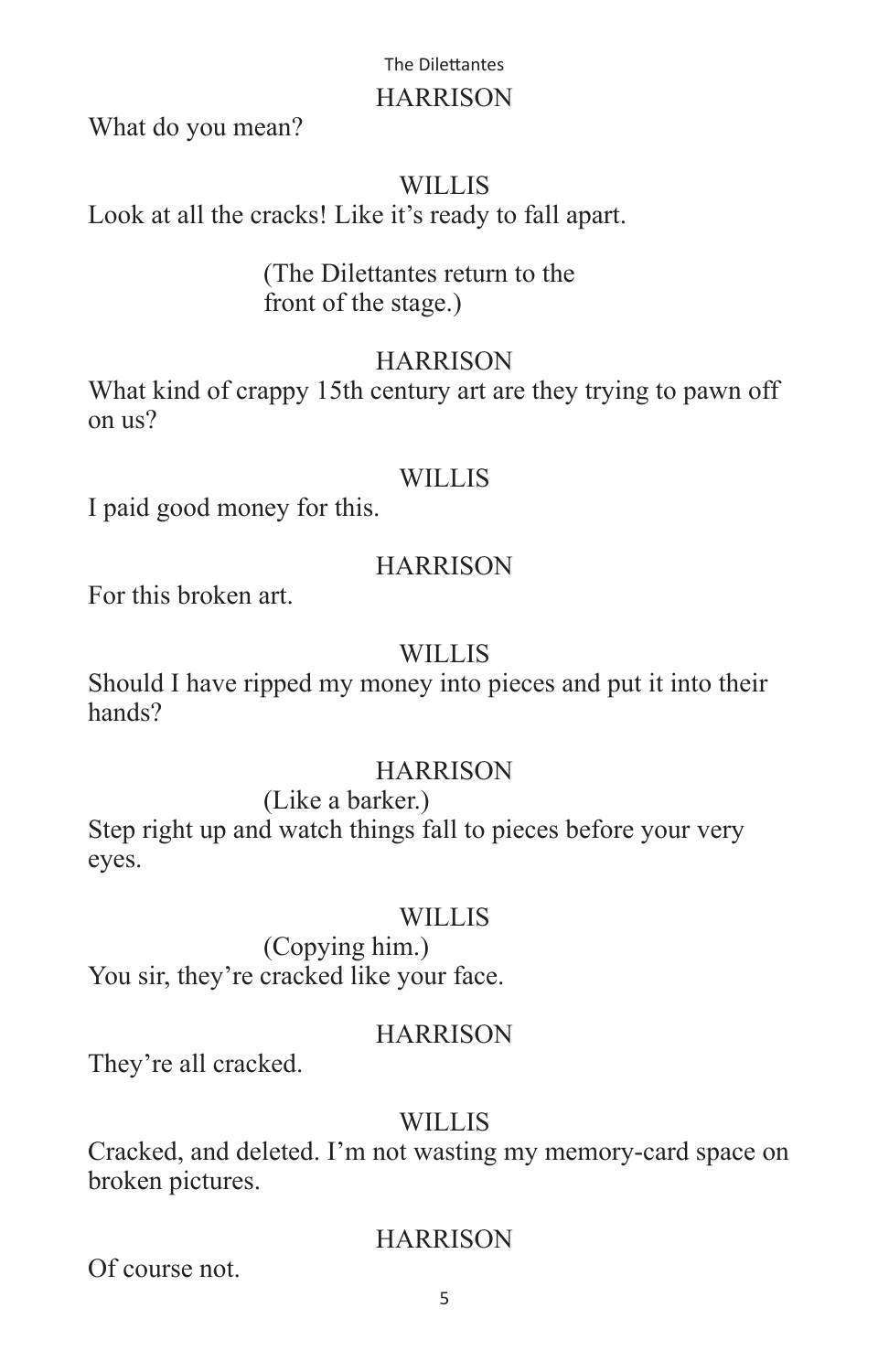### WILLIS

I only have room for 950.

### **HARRISON**

Maybe this is the area of the museum where they put all the paintings waiting to get fixed.

### WILLIS

Like a waiting room at a doctor's office.

### **HARRISON**

Exactly.

### **WILLIS**

That makes sense.

### **HARRISON**

Let's step into this other room, see if it has fresh paintings.

 (The Dilettantes walk toward stage right where the lights come up as the lights go down on stage left. A picture of a painting from the Mark Rothko Black-Form series is displayed on the blank canvas. A new security guard sits in the chair.)

### WILLIS

You'd think they'd have a better opening room for their fancy museum.

### **HARRISON**

(He notices the painting.)

What the hell is that?

### WILLIS<sub></sub>

Maybe it's a logo for some art.

### **HARRISON**

I think this is the art.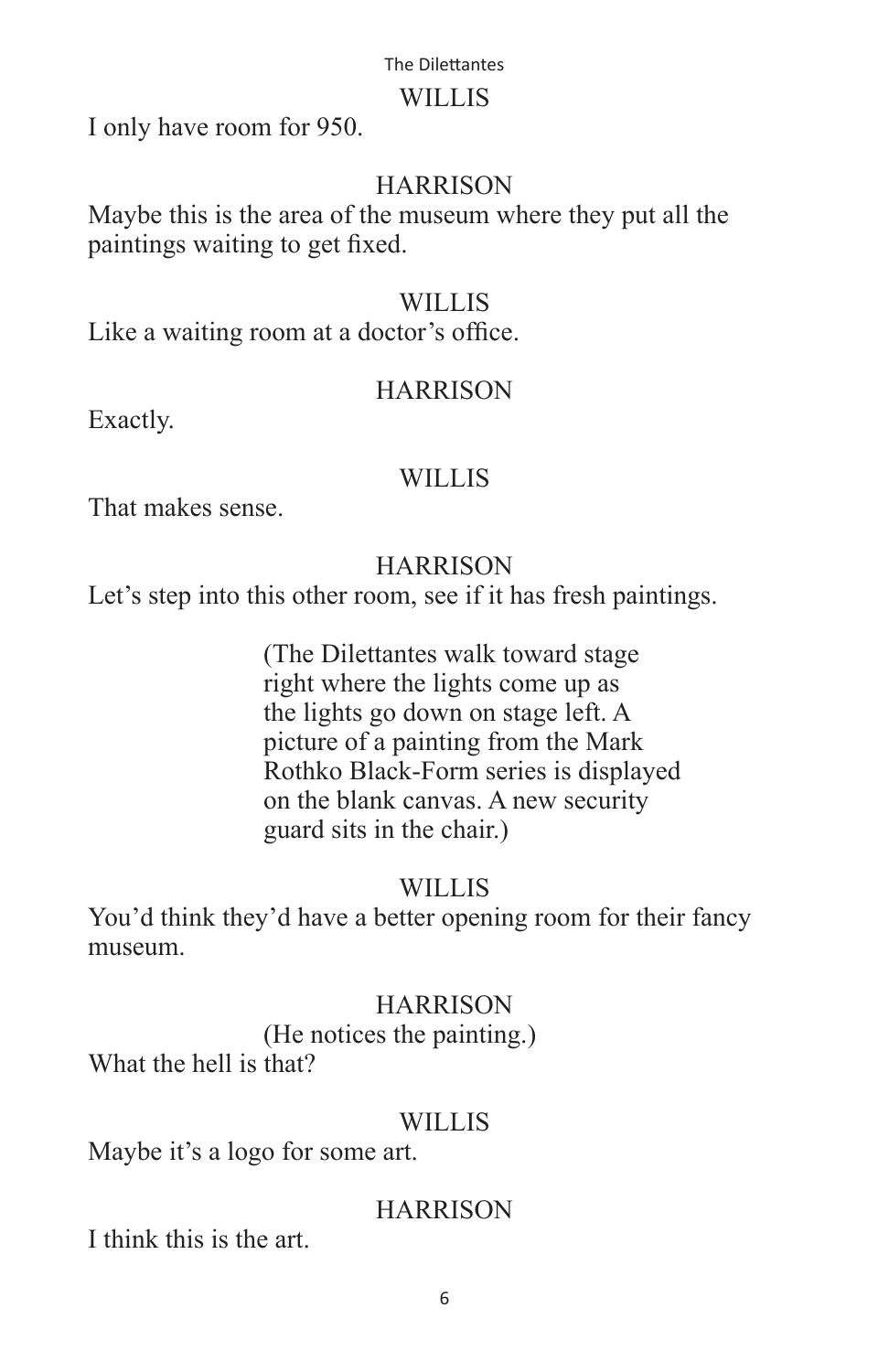|                              | The Dilettantes |
|------------------------------|-----------------|
|                              | <b>WILLIS</b>   |
| N <sub>0</sub>               |                 |
|                              |                 |
|                              | <b>HARRISON</b> |
| Yes.                         |                 |
|                              |                 |
|                              | <b>WILLIS</b>   |
| N <sub>0</sub>               |                 |
|                              | <b>HARRISON</b> |
| Yes.                         |                 |
|                              |                 |
|                              | <b>WILLIS</b>   |
| It's a square.               |                 |
|                              |                 |
|                              | <b>HARRISON</b> |
| Squares are also rectangles. |                 |
|                              |                 |
|                              | <b>WILLIS</b>   |
| It's a rectangular square.   |                 |
|                              | <b>HARRISON</b> |
| And this is art?             |                 |
|                              |                 |
|                              | <b>WILLIS</b>   |
| Is this art?                 |                 |
|                              |                 |
|                              | <b>HARRISON</b> |
| This is art.                 |                 |
|                              |                 |
|                              | <b>WILLIS</b>   |
| How do you know?             |                 |
|                              | <b>HARRISON</b> |
| It's here, isn't it?         |                 |
|                              |                 |
|                              | <b>WILLIS</b>   |
| It must be famous.           |                 |
|                              |                 |
|                              |                 |

# HARRISON

The most famous rectangular square in the world, perhaps.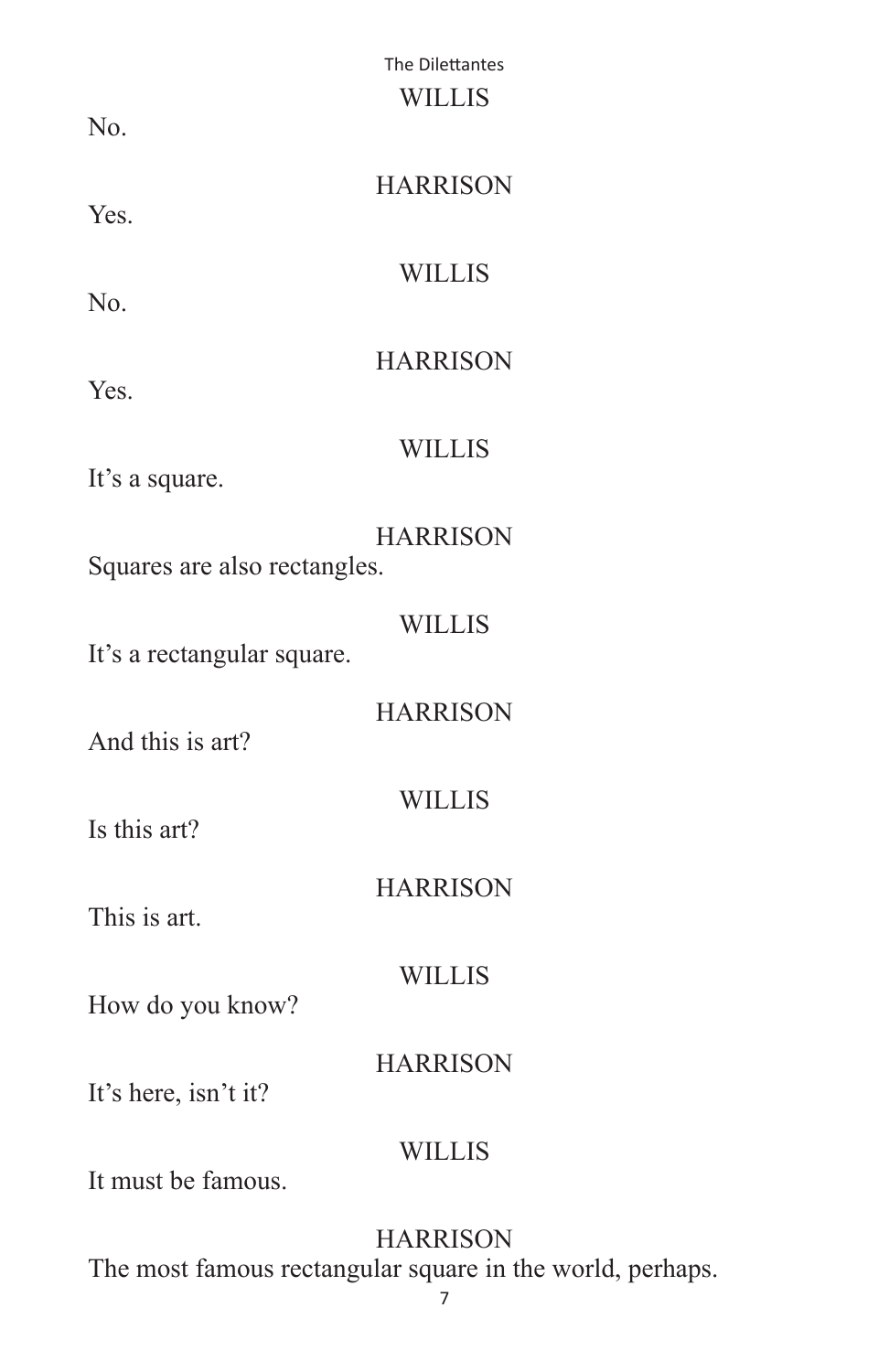### WILLIS

Famous or not, it's ugly.

# **HARRISON**

It's nothing.

# **WILLIS**

An ugly bunch of nothingness.

**HARRISON** How can it be ugly when it's nothing?

# WILLIS

Nothingness is always ugly.

# **HARRISON**

Except when it's not.

# WILLIS

Isn't that the truth.

# HARRISON

I'll bet that if I looked at it, I wouldn't even see boobs hidden in it.

# WILLIS

That doesn't sound like art at all.

# **HARRISON**

That's how we know this isn't art.

WILLIS You know what would make this thing look a whole lot better?

# **HARRISON**

What's that?

# WILLIS

You standing in front of it.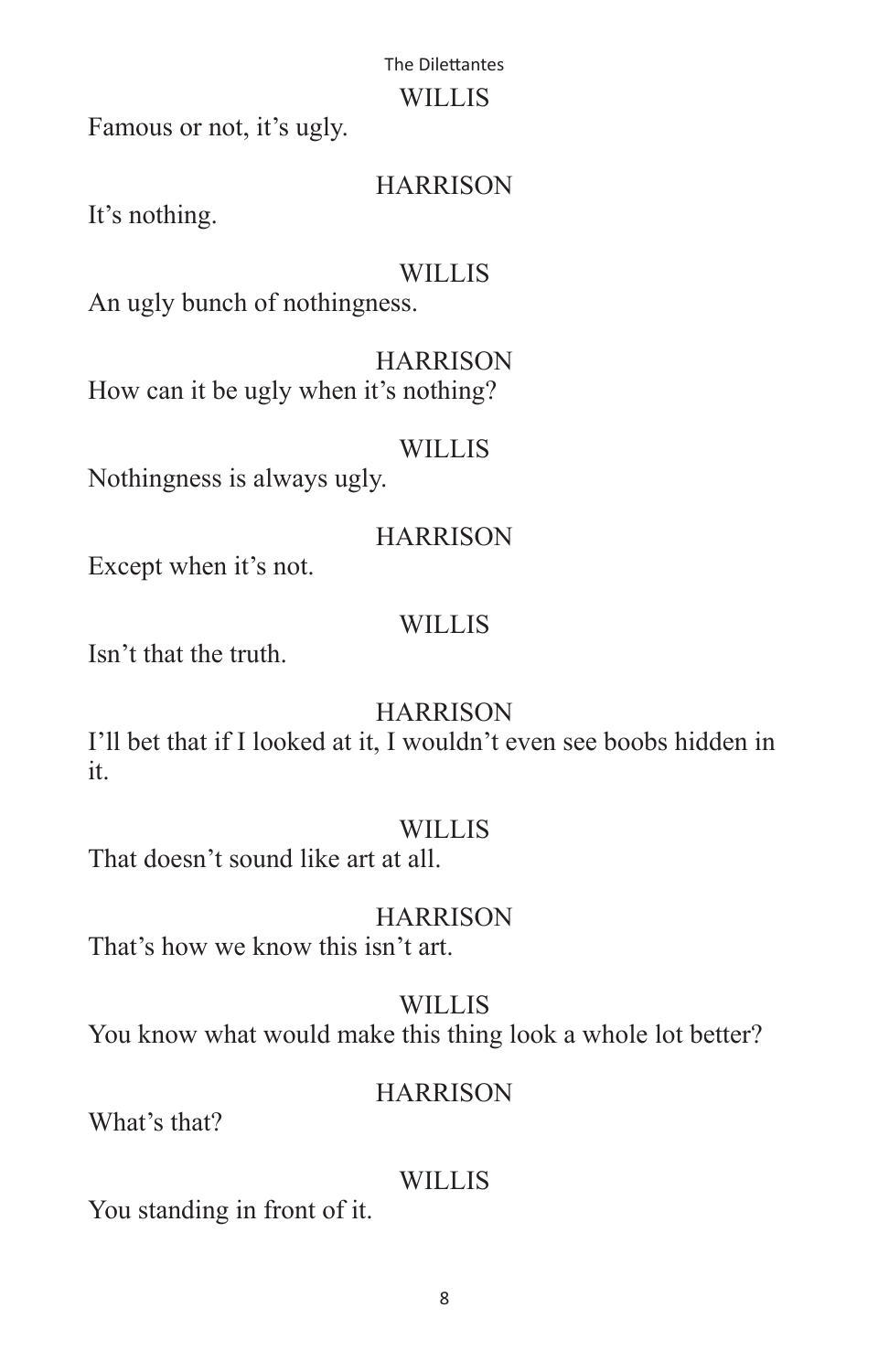### HARRISON

I can't believe you said that. That's exactly what I was thinking.

 (HARRISON stands in front of the painting and WILLIS takes a picture with flash. SECURITY #2 enters from the darkness.)

### SECURITY #2

No flash, please.

### (SECURITY #2 exits.)

### WILLIS

Oh my god!

**HARRISON** 

**WILLIS** 

**HARRISON** 

I just hate them.

Fascists.

Fascists?

WILLIS

**HARRISON** 

Fascism against light.

Oh the worst kind!

WILLIS

Vampire fascists.

### **HARRISON**

Vampire fascists

WILLIS That painting is too dark not to use a flash.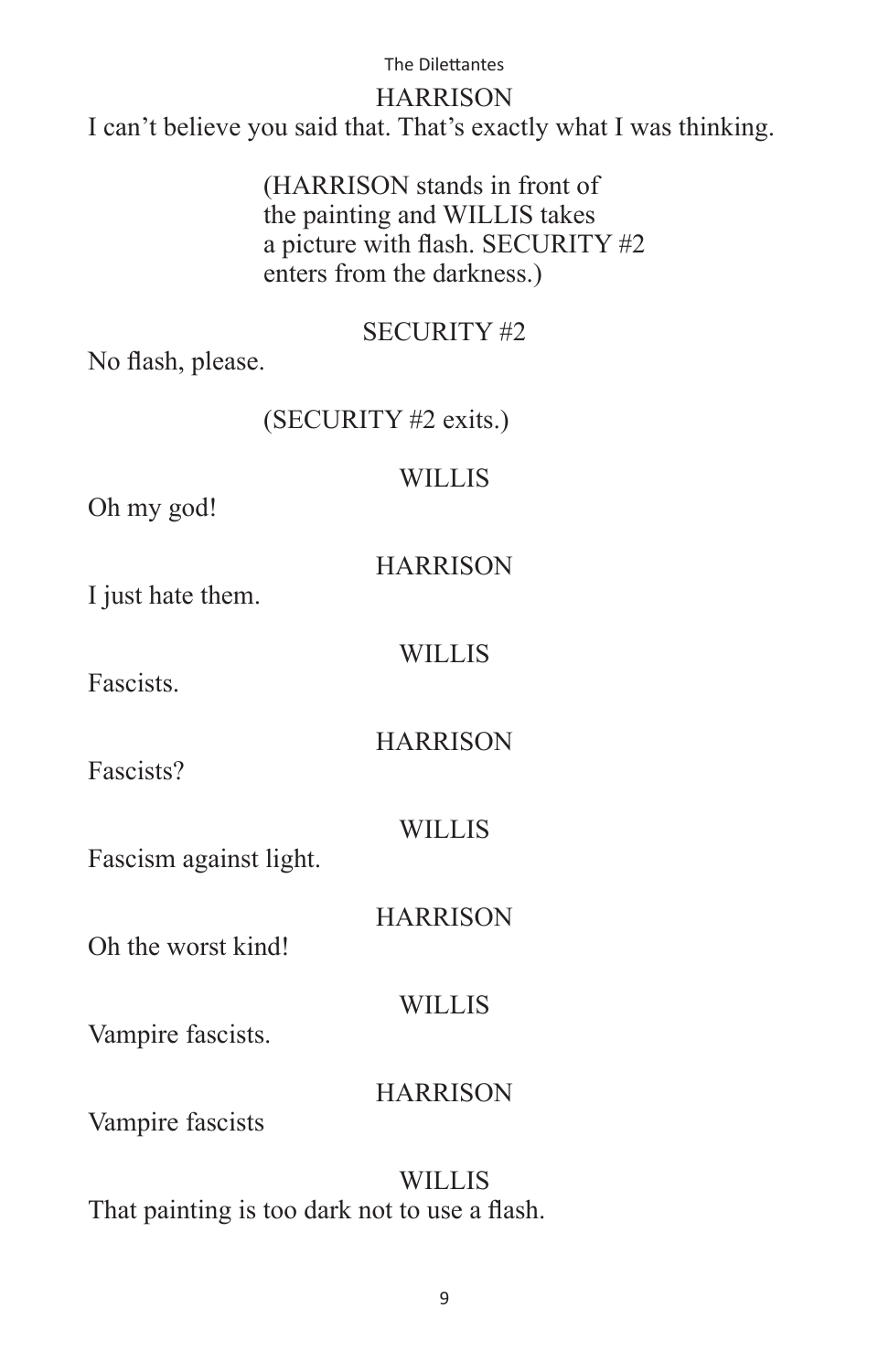### HARRISON

How will you know what color it is without it?

### WILLIS

How will anyone know there are two colors in it if I don't use a flash?

### **HARRISON**

Like a vampire fascist cares about you.

# WILLIS

Yet, I'm the ass hole here. Not the idiot who forgot to put color and light in his painting.

### **HARRISON**

What an idiot.

# WILLIS

You're an idiot…

(WILLIS looks to see who painted it.)

Mark Rothko.

# **HARRISON**

Rothko. What kind of a name is that?

# WILLIS<sub></sub>

Kind of sounds Russian.

### **HARRISON**

Oh, comrade!

# WILLIS

Guess they ran out of colors in communist times.

# **HARRISON**

 (In Russian accent) You will paint in brand new style – the square.

# WILLIS

 (Joining in accent) And we have one color – is black.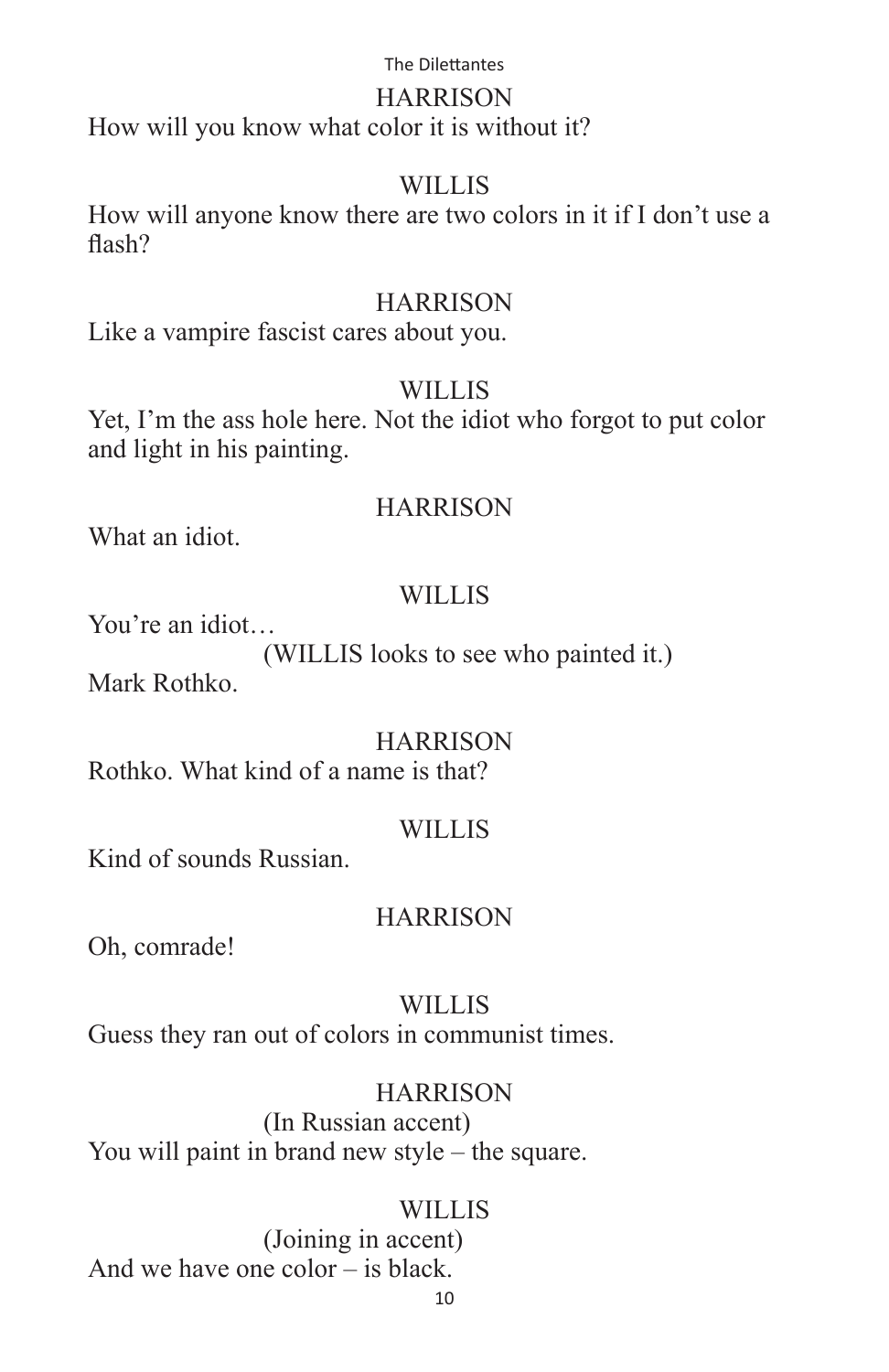### HARRISON

And not to hide circles in art as we are watching you.

### **WILLIS**

 (WILLIS looks at camera's LCD screen.) Man, you look great in this picture.

### **HARRISON**

Anyone would look great next to that ugly piece of shit.

### WILLIS

Famous piece of shit.

### **HARRISON**

And we saw it.

### **WILLIS**

We saw it.

### **HARRISON**

And I stood next to it.

### WILLIS

And I took a picture of you and it.

 (Light comes up at stage left. A painting of an Andy Warhol Campbell's Soup can appears on the canvas. After The Dilettantes walk over to it, light goes down on stage right.)

# **HARRISON** Now this is what I'm talking about!

### WILLIS<sub></sub>

It's totally fantastic.

### **HARRISON**

It's like I'm home.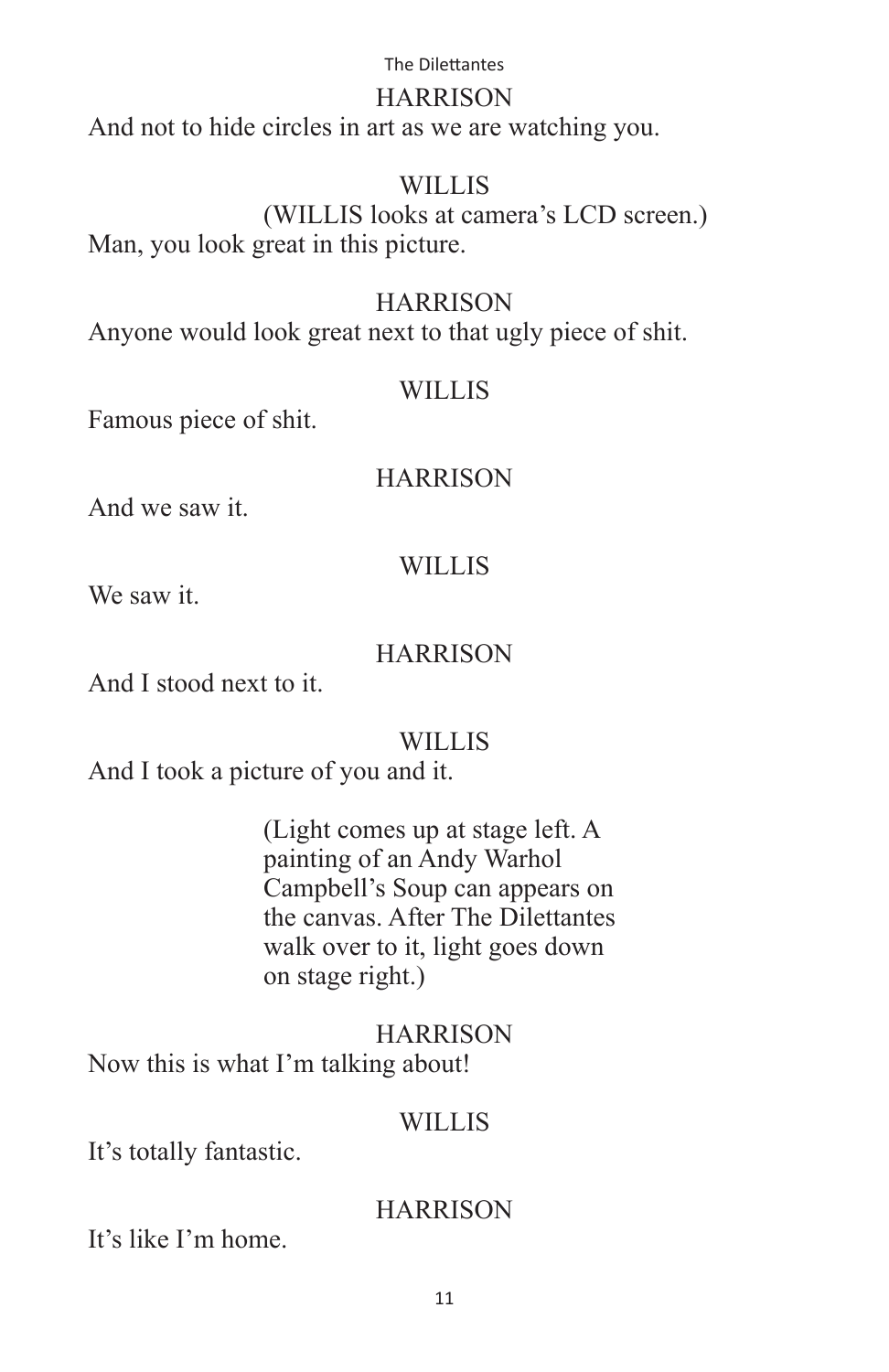(VIEWER enters from the darkness to view the painting.)

### WILLIS

It's a window to your world.

### **HARRISON**

On your wall.

### **WILLIS**

In your cupboard.

 (WILLIS is about to take a picture when VIEWER stands in front of the painting.)

Ahem.

(VIEWER continues to admire painting.)

A-he-he-hem.

HARRISON (coughing)

Move. Get out.

 (Willis makes sounds like he's going to cough up a lung. The VIEWER, not minding the noises, walks off stage.)

### WILLIS

Finally.

**HARRISON** Some people think they own the thing.

WILLIS Like their money is worth more than ours.

### **HARRISON**

We paid good money to be in here.

### WILLIS

The nerve.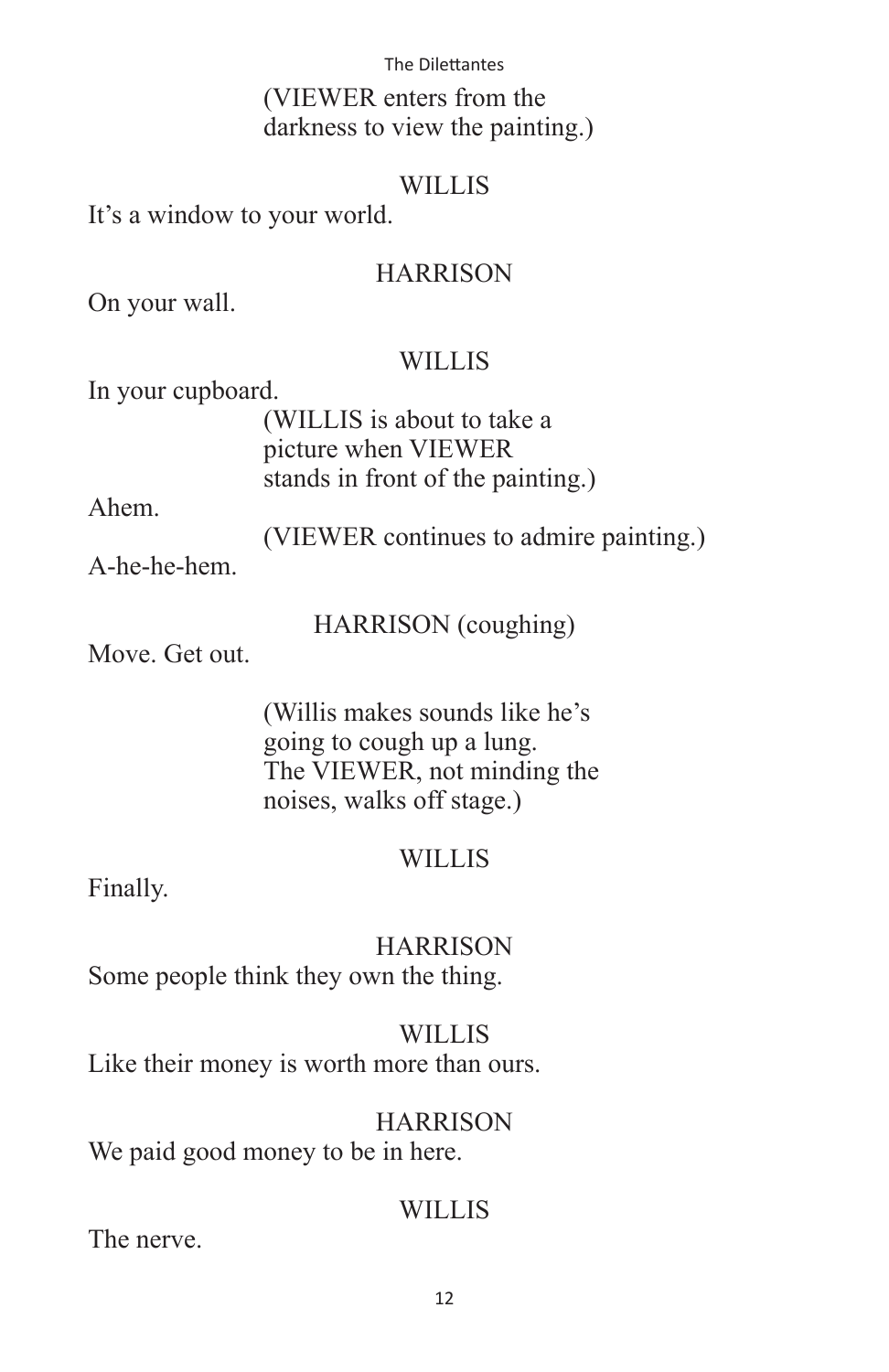### HARRISON

The nerve.

# (WILLIS takes his picture with flash. The SECURITY guard re-enters from the darkness.)

### SECURITY #2

Sir, I said no flash, please.

### WILLIS

Yeah, yeah, sorry, I thought I turned it off. Sorry. (The SECURITY guard goes back to the chair. The Dilettantes are so beside themselves that they can only express themselves through sounds of frustration. Once they calm down, WILLIS looks at his LCD screen.)

Look at this.

 (They both sit on the bench and admire the picture in the LCD screen.)

### **HARRISON**

That is an amazing picture.

# WILLIS<sub></sub>

It's unbelievable how well I captured that painting.

### **HARRISON**

I think your flash helped.

### WILLIS<sub></sub>

You think so?

### **HARRISON**

Your flash made that painting way better.

# WILLIS

And they didn't want me to use the flash.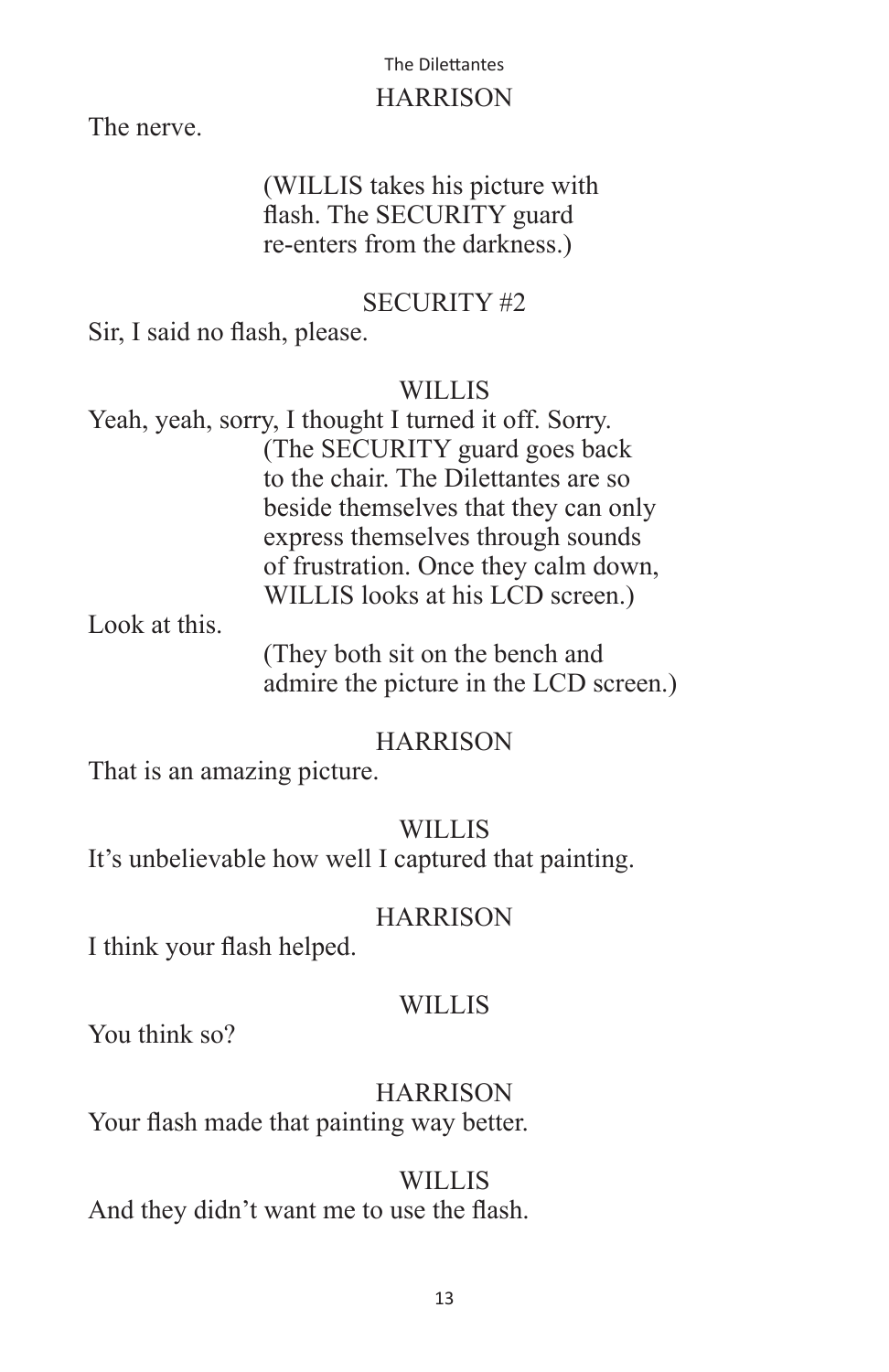### **HARRISON**

The nerve.

# WILLIS

The nerve! Maybe that's OK for Comrade Rothko's geometry lesson but I'm an American, and if I want to take pictures of cans of American soup with a flash, then by god, I'm going to use flash to take pictures of American soup!

### **HARRISON**

You know, some of that soup will keep for four years before it goes bad.

### WILLIS

That's amazing.

### **HARRISON**

I mean, can you imagine that? Having something that in four years is still good to eat?

### WILLIS<sub></sub>

Blows my mind.

### **HARRISON**

Preservation is a gift from God best served cold.

### WILLIS

I'll bet I won't even have this picture in four years.

### **HARRISON**

Why not?

# **WILLIS**

The hard drive in my computer tends to crash once every two years.

### **HARRISON**

That's horrible.

### WILLIS

I know, I know.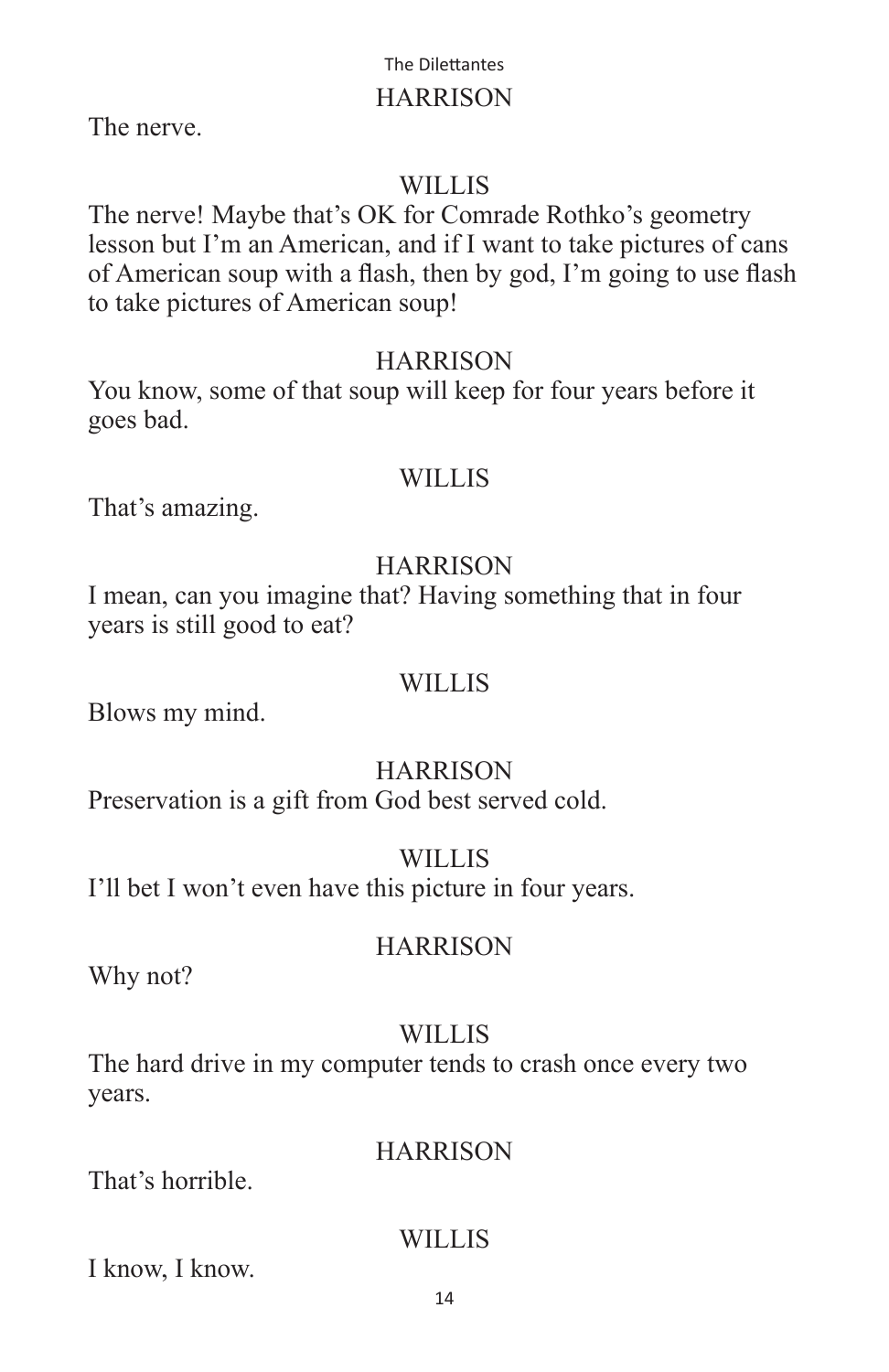### **HARRISON**

You ever do a back-up?

WILLIS<sub></sub> Crashes are unpredictable, so why bother?

### **HARRISON**

True, true.

# WILLIS

It's not like I have anything important.

### **HARRISON**

So why bother.

### WILLIS

That's what I say.

 (CAMERAMAN enters from the darkness. He stands behind the bench and uses his camera with a cartoonishly large lens to snap a picture of the painting, without flash, as The Dilettantes begin talking about him.)

### **HARRISON**

Look at the size of that thing!

# WILLIS

Are you kidding me?

# **HARRISON**

That thing could kill a man.

# WILLIS

I'll bet that is the most amazing camera in the world. (To CAMERAMAN)

Excuse me.

 (CAMERAMAN lets his camera hang down from the camera strap.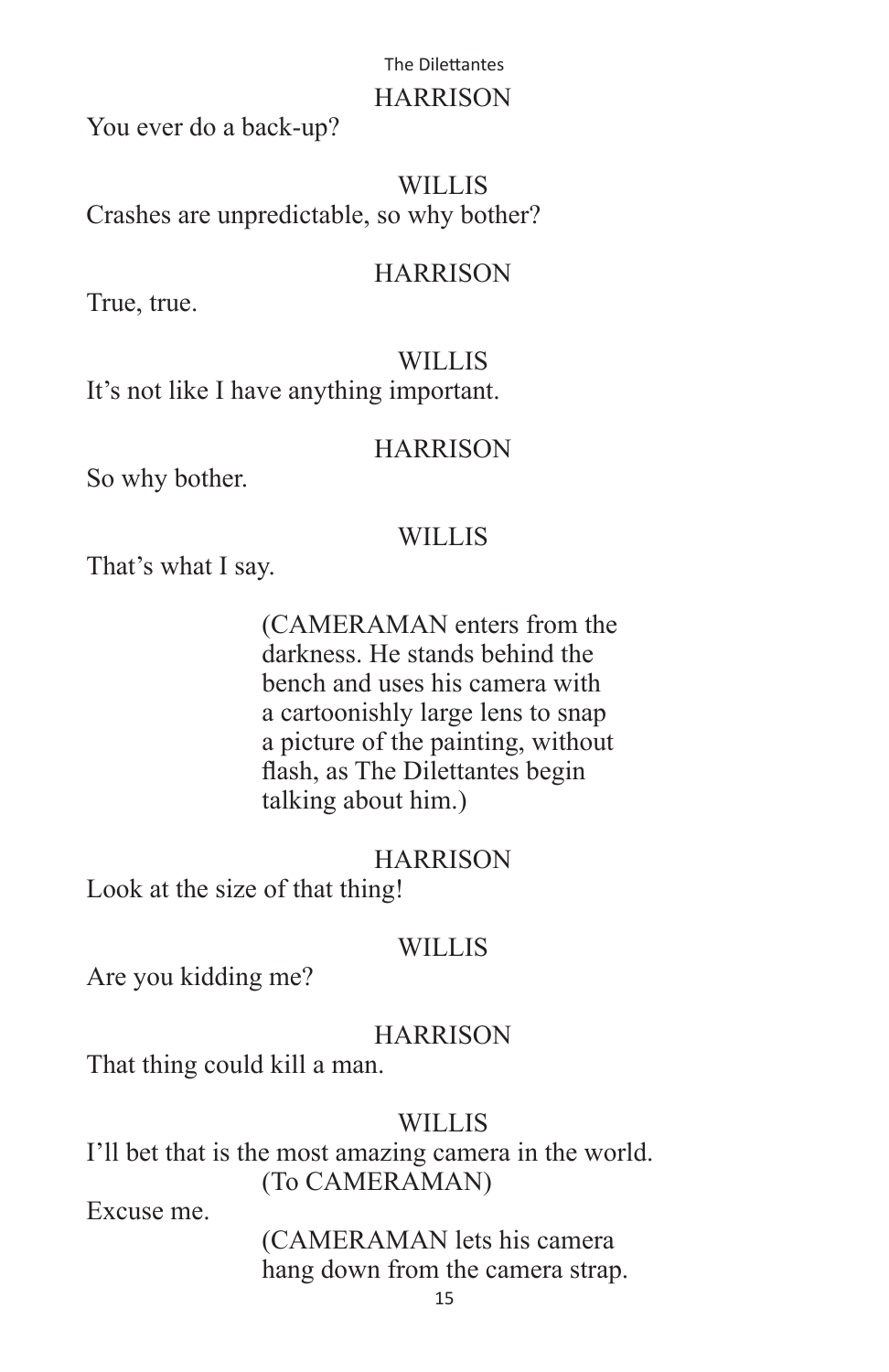The camera ends up resting below his belly button with the lens becoming a giant penis.)

### CAMERAMAN

Yes?

### WILLIS

Is that the most amazing camera in the world?

### CAMERAMAN

This old thing? No, well, it was when I first bought it, but that was two weeks ago.

### WILLIS

How many megapixels is the camera?

### CAMERAMAN

100 million.

(The Dilettantes say "Whoa!")

I need a special 70 terabyte memory card to store the pictures, and there's only one place in the world where they make something like that: China.

 (The Dilettantes are now more amazed.) It takes me three days to download photos from my camera to the computer.

### WILLIS

Three days?

### **HARRISON**

That's unbelievable.

# CAMERAMAN

I know.

### WILLIS

Is it worth it?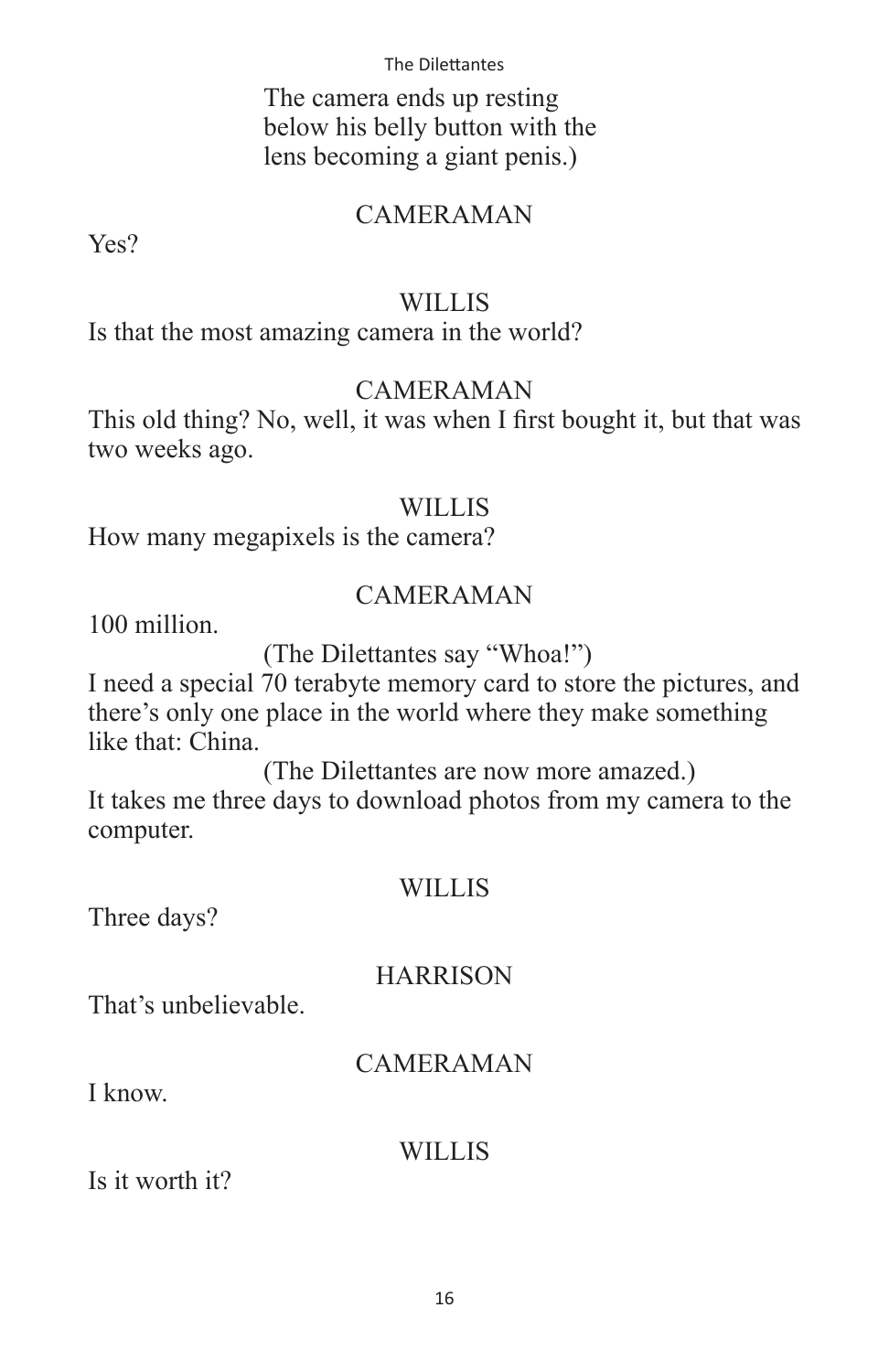### CAMERAMAN

You tell me.

 (CAMERAMAN shows them the photo he just took on his camera, and they admire it.)

You won't find a camera that creates better 2-D representations of 3-D objects on the market today. Well, except for the new camera that just came out on the market, and I'm definitely moving up to it when I get the money.

### WILLIS

That's a beautiful picture.

### **HARRISON**

I'm moved.

### WILLIS

I'm choked up.

### **HARRISON**

I'm moved and choked up.

# CAMERAMAN

I'm humbled that you like my picture so much.

### WILLIS<sub></sub>

Oh we do.

### **HARRISON**

Indeed, we do.

### CAMERAMAN

There's supposed to be some important painting by some Dutch guy on the second floor. I'm going to head out. It was nice meeting you though.

### (CAMERAMAN exits.)

### WILLIS

Yes, goodbye camera, I mean, sir.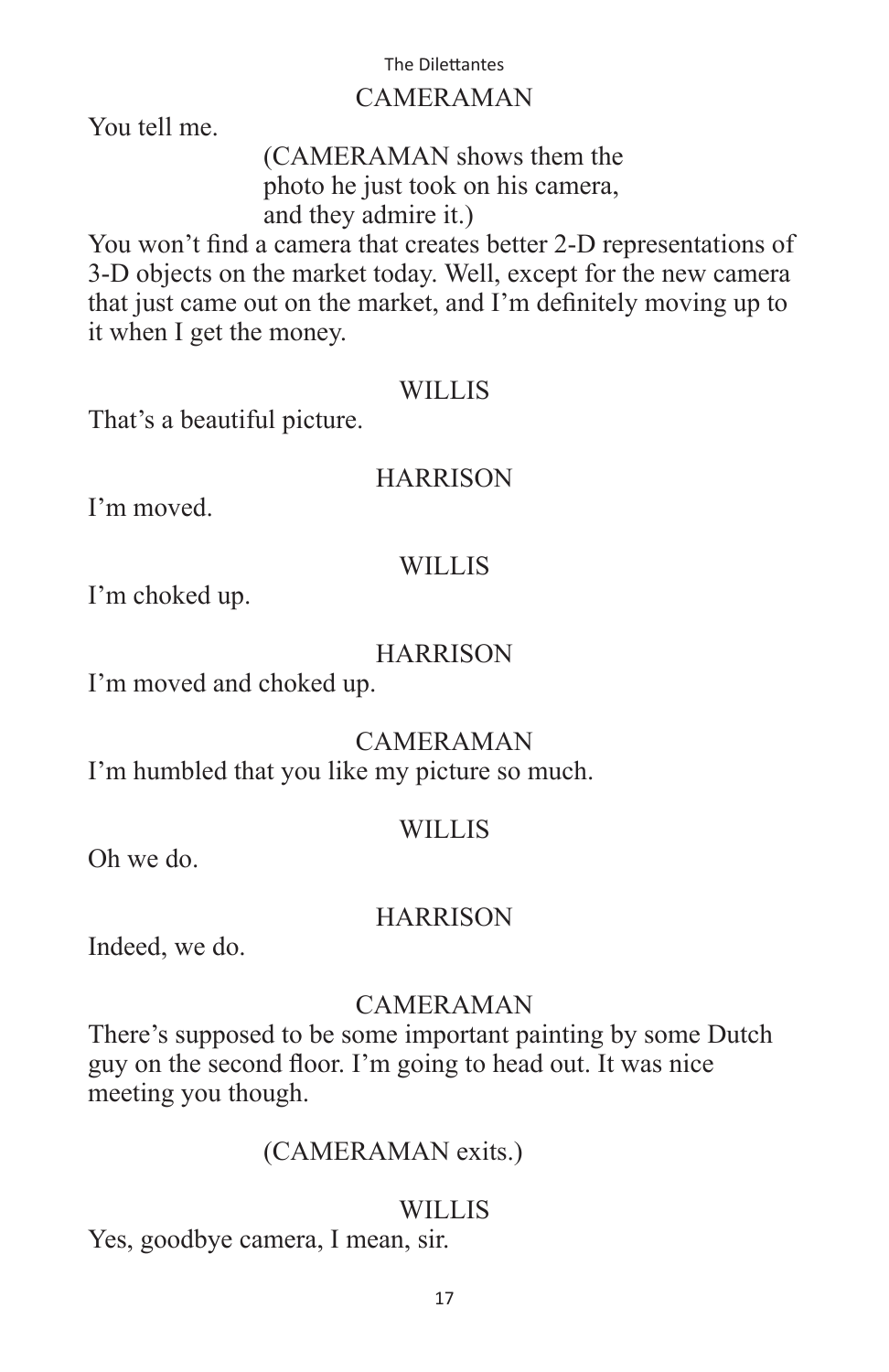HARRISON

Happy shooting. Shoot them all. (WILLIS sits on the bench, head in his hands.) Willis. Willis, what is it?

### **WILLIS**

Nothing.

### **HARRISON**

Oh, what's wrong?

### WILLIS

I'll never be any good.

### **HARRISON**

Good? At taking pictures? (WILLIS nods.)

Oh, that's nonsense.

### WILLIS<sub></sub>

How will people ever like my photos when people like him walk around with such amazing equipment?

### **HARRISON**

Just because you have that kind of equipment doesn't mean you automatically take the best photos.

### WILLIS

Maybe.

### **HARRISON**

You have to have an eye for it! Sure, he could walk up with that beautiful, beautiful piece of equipment and take a good picture, but if he doesn't frame the paintings the right way, his message will be lost and his picture will be worthless, or at least not very exciting. You, on the other hand, you have the eye. You have the eye and the skill and the talent to take wonderful, wonderful pictures of these paintings. You can be the best!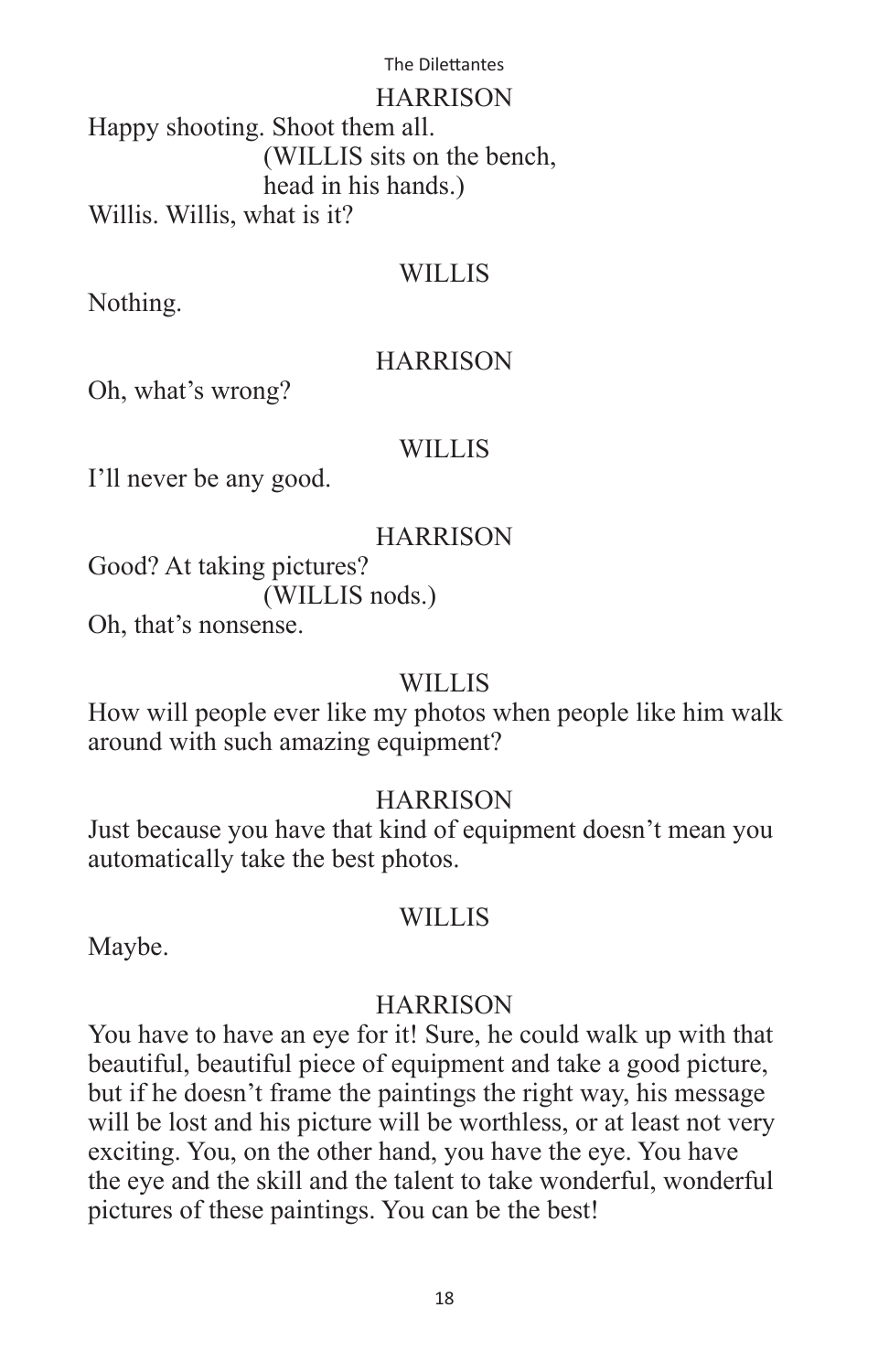### WILLIS

You really think so?

# **HARRISON**

If it wasn't for illusions of grandeur, none of this art would be here in the first place for us to take photos of. Why should your thoughts be any different?

### **WILLIS**

Why can't I have illusions of grandeur!

# **HARRISON**

Precisely.

# **WILLIS**

Why shouldn't I have my pictures hanging on the wall?

# **HARRISON**

If this guy and his can of soup can be hanging up here, why not you?

# WILLIS

Why not me?

# **HARRISON**

That can of soup, it's totally sloppy. The picture you take of it can be sharp and crisp and clear. It can look exactly like the can!

# WILLIS

I don't understand why they don't just put the actual can in here instead of paintings of the can.

# **HARRISON**

But then it wouldn't be art.

# WILLIS<sub></sub>

Of course.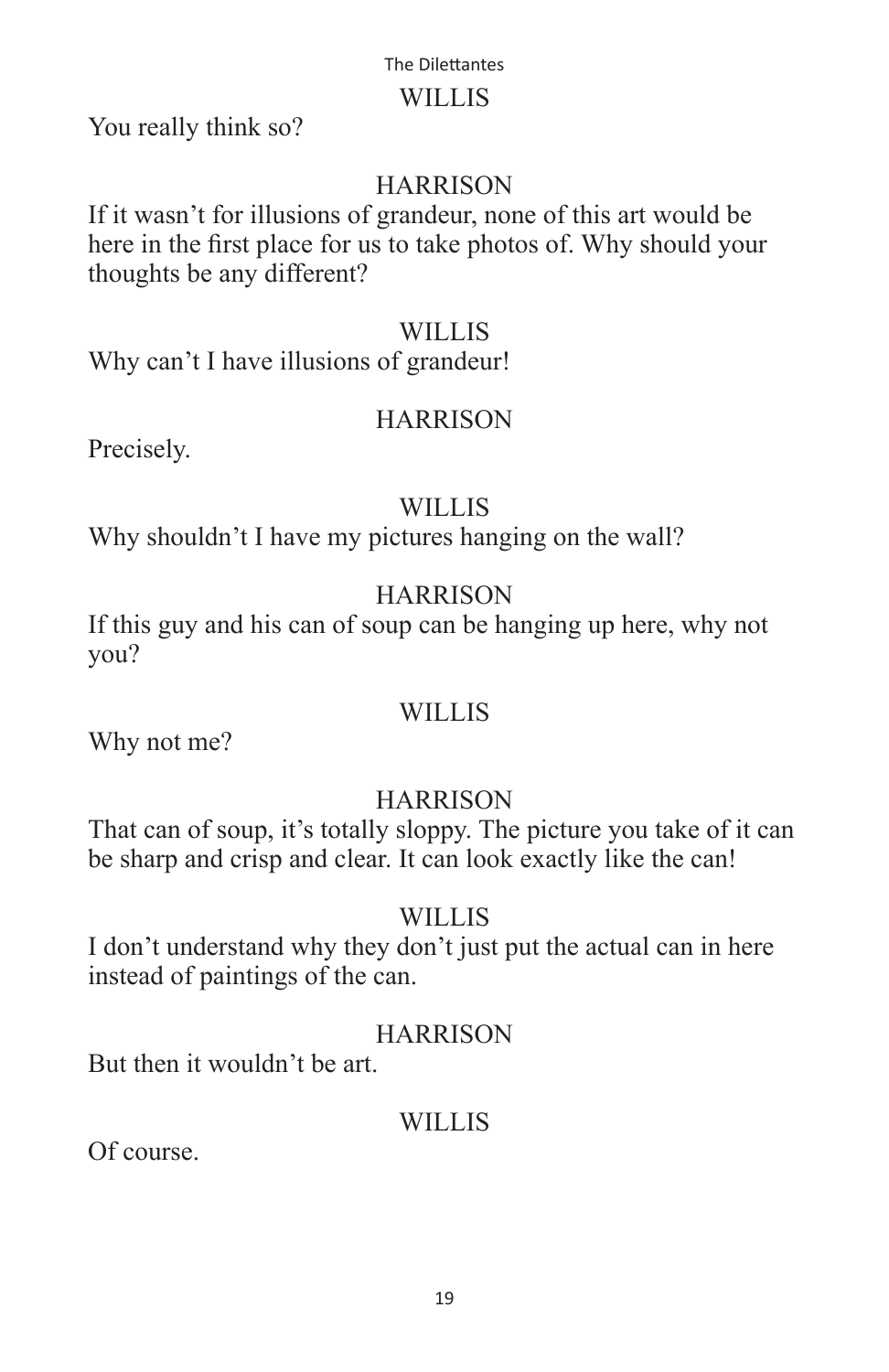# **HARRISON**

| Of course.            |                                                                                                                                                                                                                                                                                                                                       |
|-----------------------|---------------------------------------------------------------------------------------------------------------------------------------------------------------------------------------------------------------------------------------------------------------------------------------------------------------------------------------|
|                       | (The Dilettantes walk to stage right.)<br>The canvas has disappeared, and in<br>its place is a statue of a naked woman.<br>She can pose in any way that is desired,<br>but her legs must be spread a little<br>bit apart. The VIEWER is walking<br>around the statue.)                                                                |
| Oh my God!            |                                                                                                                                                                                                                                                                                                                                       |
| Oh my God!            | <b>WILLIS</b>                                                                                                                                                                                                                                                                                                                         |
|                       | <b>HARRISON</b>                                                                                                                                                                                                                                                                                                                       |
| Oh my God!            |                                                                                                                                                                                                                                                                                                                                       |
|                       | <b>WILLIS</b>                                                                                                                                                                                                                                                                                                                         |
| Oh my God!            |                                                                                                                                                                                                                                                                                                                                       |
|                       | <b>HARRISON</b>                                                                                                                                                                                                                                                                                                                       |
| She is totally naked. |                                                                                                                                                                                                                                                                                                                                       |
|                       | <b>WILLIS</b>                                                                                                                                                                                                                                                                                                                         |
| Thank you, God.       |                                                                                                                                                                                                                                                                                                                                       |
|                       | <b>HARRISON</b>                                                                                                                                                                                                                                                                                                                       |
|                       | You've got to get a picture of me.                                                                                                                                                                                                                                                                                                    |
|                       |                                                                                                                                                                                                                                                                                                                                       |
| Go, go, go!           | <b>WILLIS</b>                                                                                                                                                                                                                                                                                                                         |
|                       | (HARRISON pushes the VIEWER<br>out of the way and puts his arms<br>around the statue. WILLIS takes a<br>picture. HARRISON sticks his<br>tongue out as if he was going to lick<br>her nipple. WILLIS takes a picture.<br>HARRISON stands behind her as if he<br>were having sex with her and makes a face.<br>WILLIS takes a picture.) |
| You are on a roll!    |                                                                                                                                                                                                                                                                                                                                       |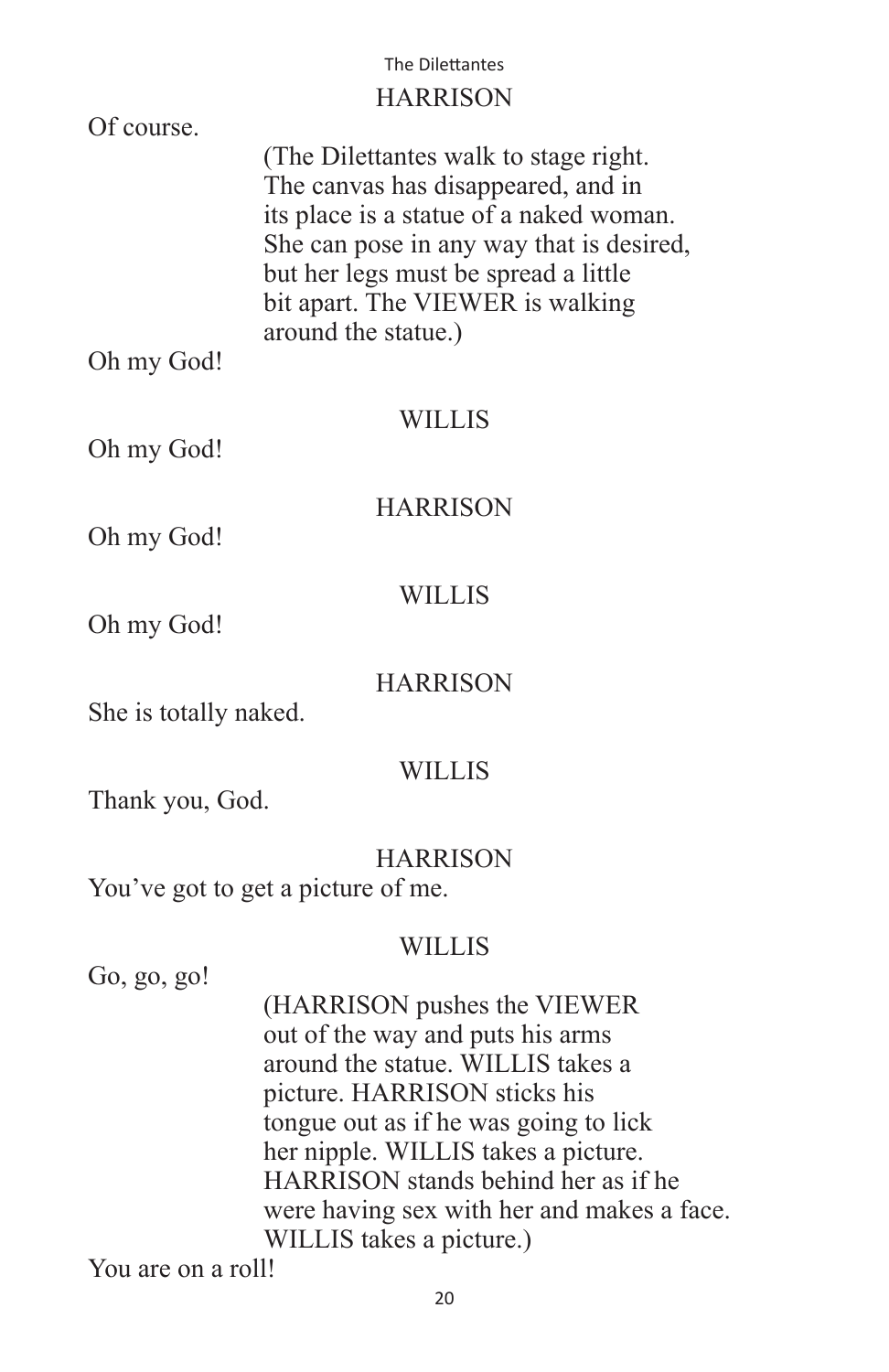(HARRISON bends down and sticks his head between her legs.)

### **HARRISON**

I'm a baby! (WILLIS takes a picture.) I'm stuck! I'm stuck!

### **WILLIS**

Push!

### **HARRISON**

I can't!

### **WILLIS**

Not you - her!

### **HARRISON**

Push mommy!

 (WILLIS takes a photo while HARRISON makes a goofy face. SECURITY #3 enters.)

### SECURITY #3

No flash, please.

### **WILLIS**

Sorry.

### **HARRISON**

Sorry.

(SECURITY #3 exits.)

### WILLIS

The nerve!

### **HARRISON**

The nerve!

 (HARRISON pulls his head out and walks to the front of the stage to be with WILLIS.)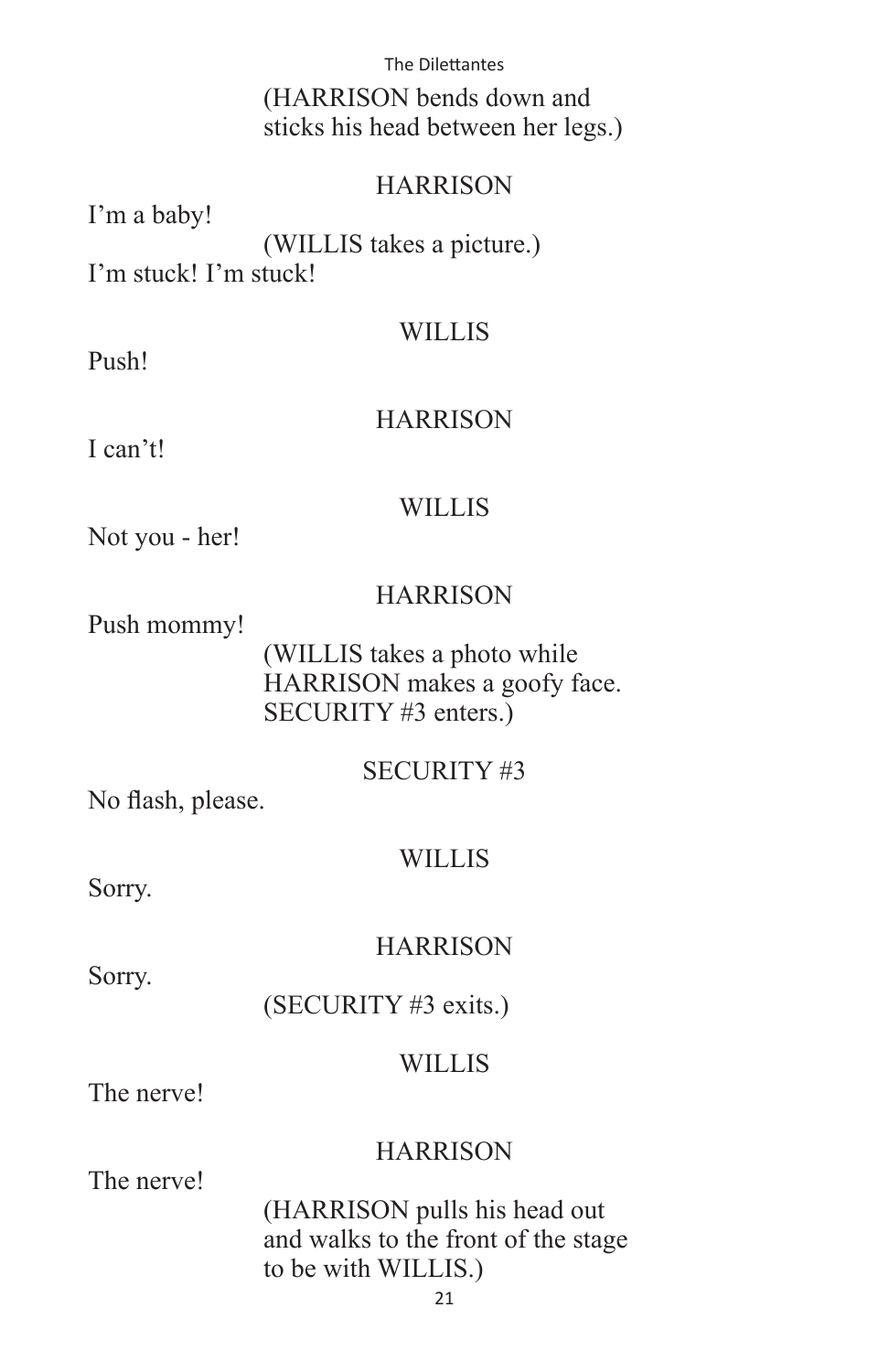| The Dilettantes         |  |
|-------------------------|--|
| <b>WILLIS</b>           |  |
| (Looking at the camera) |  |
| Again, you look great.  |  |

# **HARRISON** Do you really think so? WILLIS

You could be a model.

HARRISON

No.

**WILLIS** 

**HARRISON** 

Yes.

No.

### **WILLIS**

Yes.

# **HARRISON**

Well, I must admit that that crossed my mind. As my head was brushing next to her stone genitals, I though, "Why couldn't those be my stone genitals?"

### WILLIS

I don't see why not.

# **HARRISON**

In fact, I think my genitals deserve to be immortalized. But how does that happen?

# WILLIS

You just take a picture of your genitals, send the picture to the artist and then he will include your genitals in his next statue.

# **HARRISON**

Let's do it.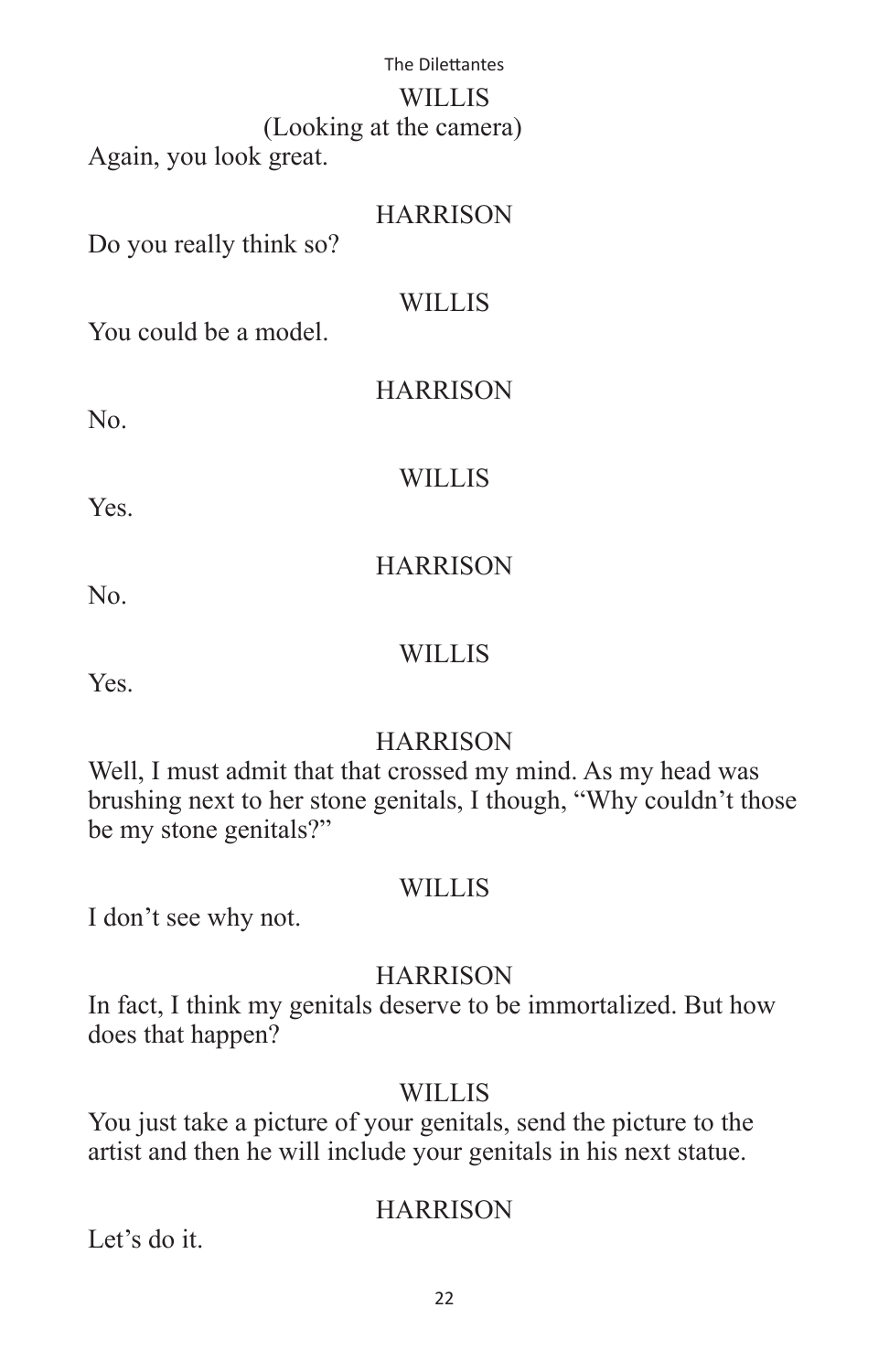### WILLIS

You're taking this picture.

### **HARRISON**

Of my genitals?

### **WILLIS**

Of your genitals.

# **HARRISON**

What? You'll look at any stranger's genitals cast in stone, but you won't look at mine, your best friend's genitals?

# WILLIS

It's not that I don't want to see your genitals. I'm just not sure the art museum is the right place for our introduction.

# **HARRISON**

Are you afraid that seeing my genitals will change our friendship?

# WILLIS

I don't know what seeing your genitals will do to our friendship. Do you?

### **HARRISON**

Now that you mention it, yes. I think it would change the dynamic of our friendship.

### WILLIS

Maybe it would.

# **HARRISON**

I have genitals that I think should be bronzed for immortality, so I think pretty highly of them. But you, you haven't said one word about yours. I'm thinking you're not comfortable with your genitals.

# WILLIS

No, they're fine.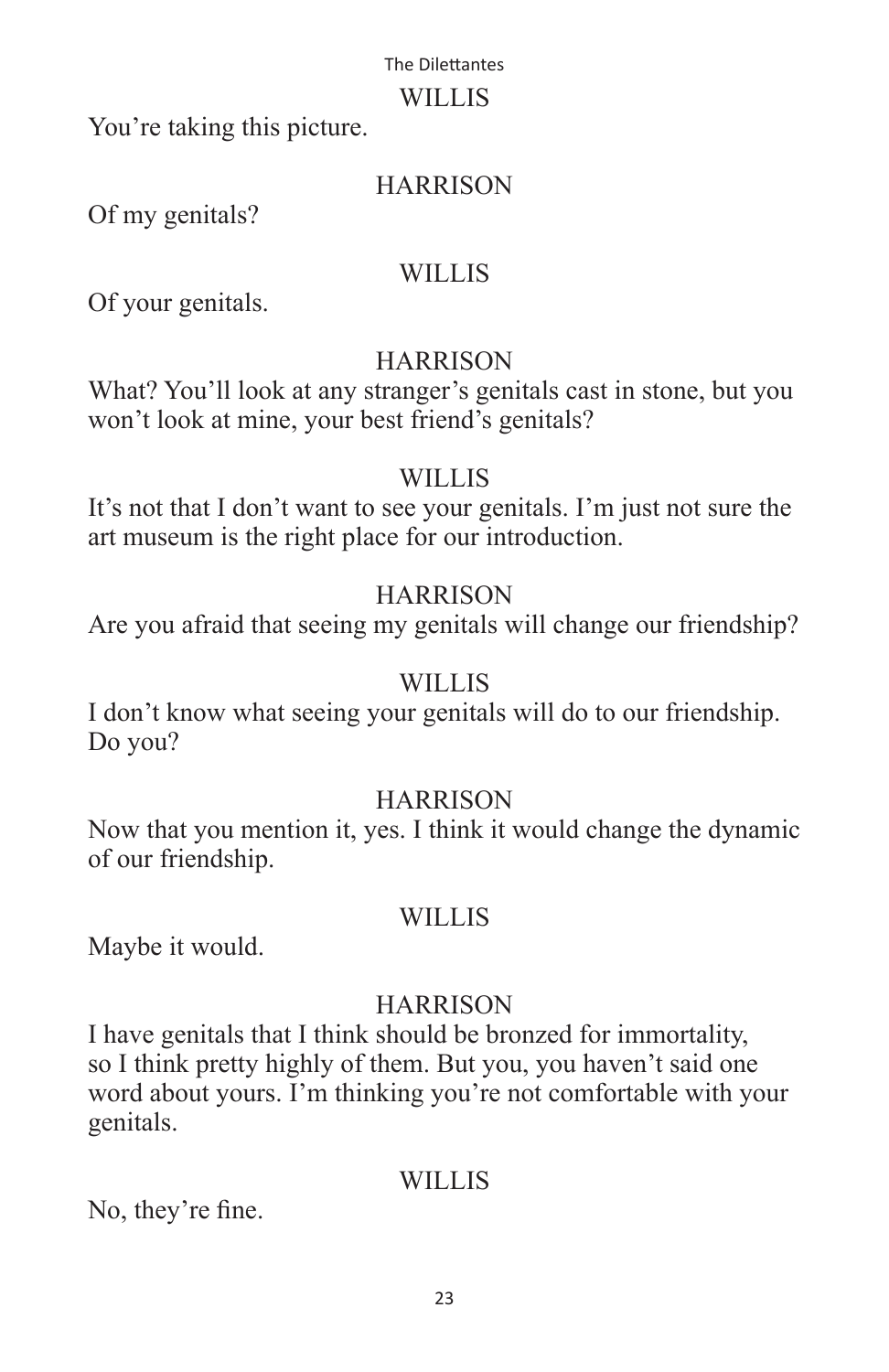### HARRISON

Not spoken like a person in love with his genitals.

### WILLIS

It's just an odd conversation topic.

# **HARRISON**

Not between friends.

# **WILLIS**

Which is why I'm sure nothing would happen if I saw your genitals.

# **HARRISON**

Which is precisely why I don't want you to see them anymore. I can see this is a topic you're uncomfortable with, and we still have a lot of pictures to take in the next 40 minutes.

# WILLIS

I would gladly take a picture of your genitals.

# **HARRISON**

Forget I even mentioned anything. Just give me your camera.

 (HARRISON takes the camera, opens up the waistline in his pants and takes a picture. SECURITY #3 enters.)

# SECURITY #3

No fl-, ah, never mind.

# (SECURITY #3 exits. HARRISON admires the picture on the camera.)

# **HARRISON**

OK, I changed my mind. Look at this.

# WILLIS

I changed my mind. It will change too much between us.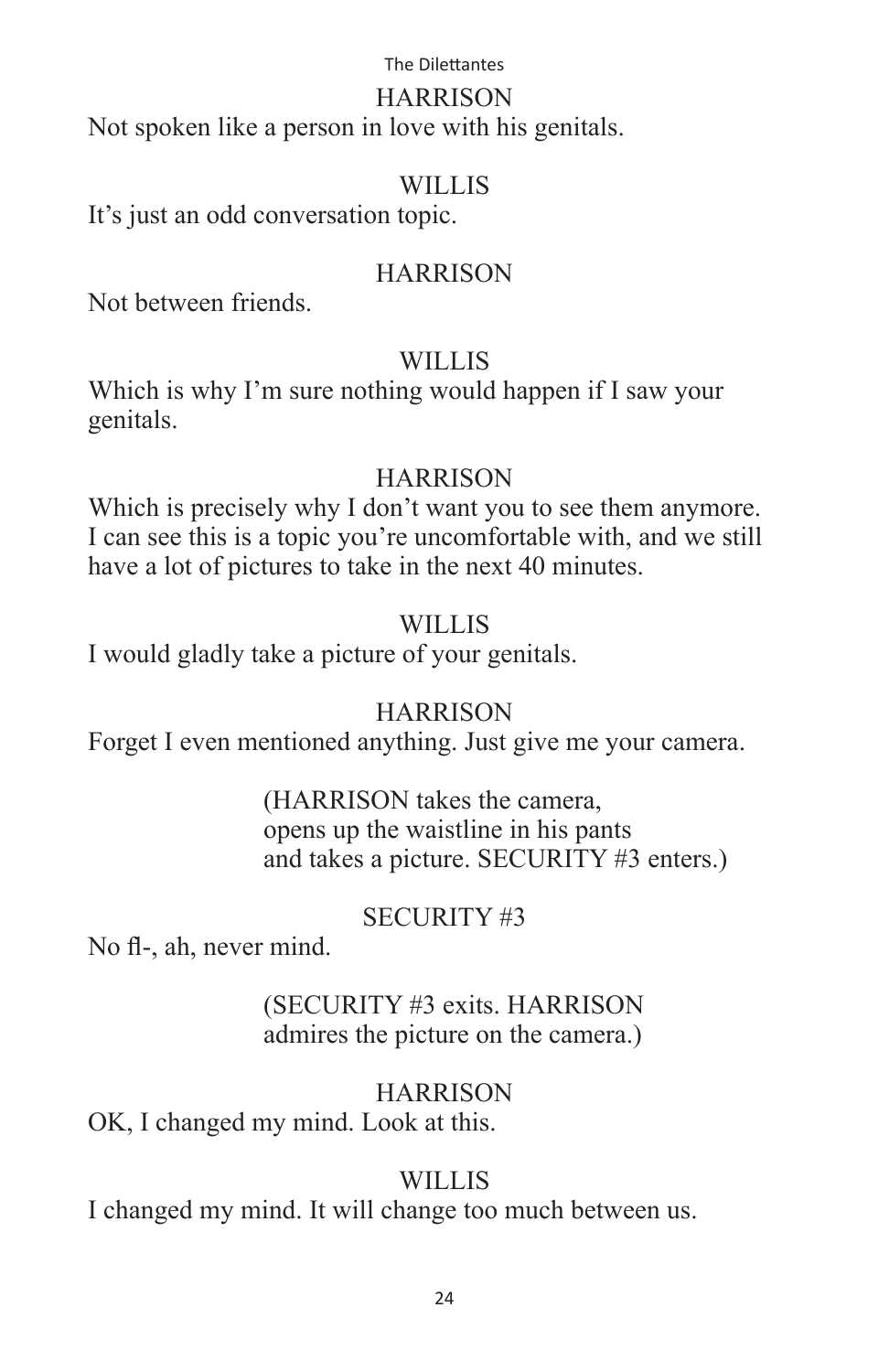### HARRISON

I'm not suggesting you touch it. Just admire it.

### WILLIS

I appreciate the offer, but I'm not sure I'm one who can admire such art.

### **HARRISON**

OK, well, don't delete that. I want a few copies.

### WILLIS

For the Internet?

### HARRISON (scoffs.)

Maybe.

### WILLIS

Bah!

### **HARRISON**

The world should see my genitals immediately. They're important. The world doesn't have time to wait for some person to chip them into a big piece of rock.

### WILLIS

It's hard to argue with that.

### **HARRISON**

Then let's don't. I'm sorry I tried to make you see my genitals.

### WILLIS<sub></sub>

Apology accepted.

 (The Dilettantes make their way to stage left. HARRISON leads the way, and WILLIS quickly looks on his camera at the picture of HARRISON's genitals. The canvas has been replaced with a painting of a camera. Either on the painting or next to the painting is a button. Every time the button is pushed,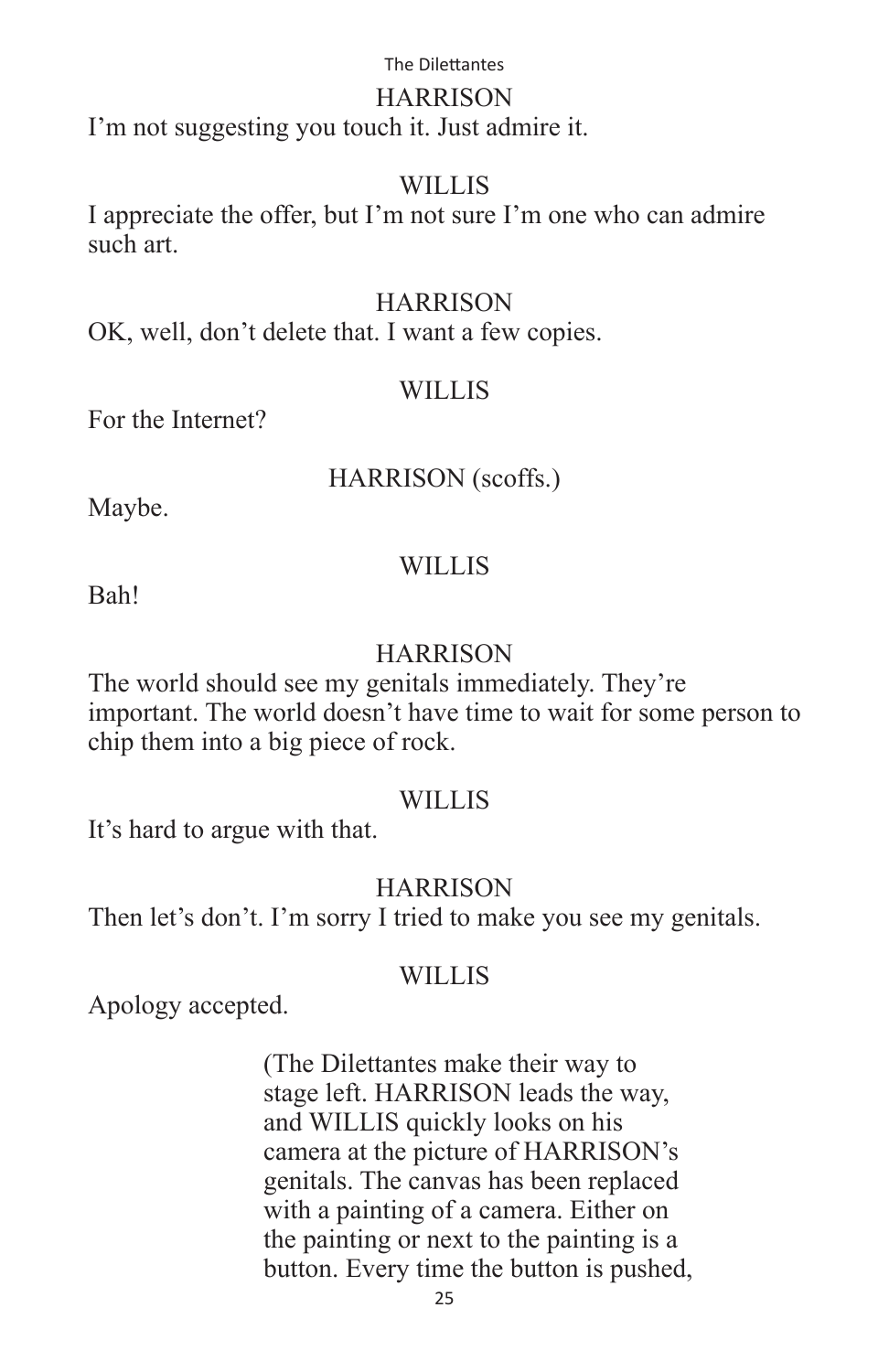the small flash goes off from the top of the frame or preferably a hole in the canvas where a flash is inserted. HARRISON, being the first to notice it, is taken aback and says WILLIS's name. Startled, WILLIS stops looking at HARRISON's genitals and asks, "What?")

### **HARRISON**

### Look!

 (The Dilettantes move closer to inspect the painting.)

### **WILLIS**

What is it?

| <b>HARRISON</b> |
|-----------------|
|-----------------|

A painting?

### WILLIS

Of a camera?

**HARRISON** 

A painting of a camera.

**WILLIS** 

**HARRISON** 

WILLIS

**HARRISON** 

You can paint cameras?

What's it doing here?

This is art.

Is this art?

Is this art?

WILLIS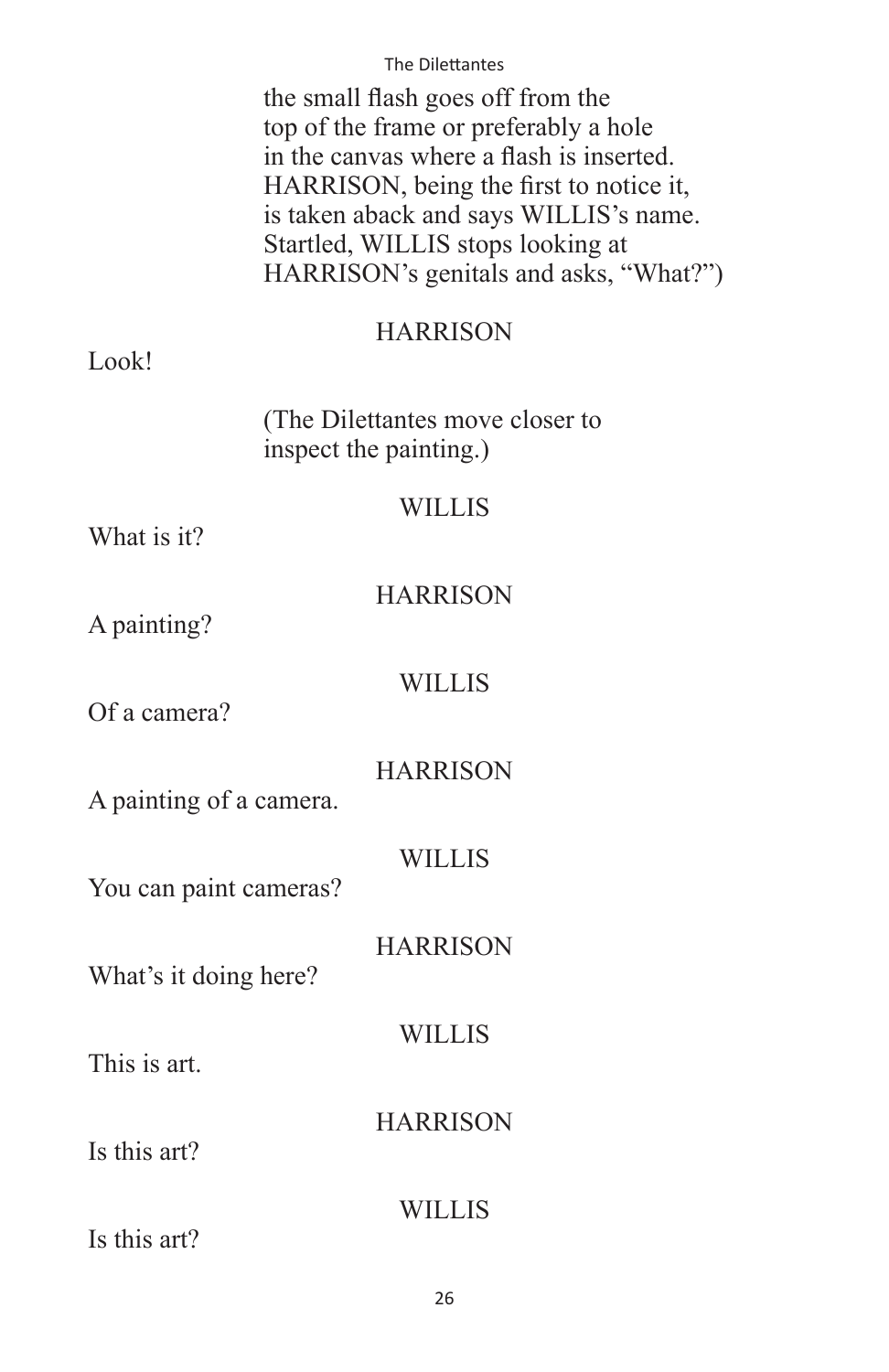# The Dilettantes **HARRISON** This is art? WILLIS This is art. **HARRISON** How do you know? WILLIS It's here. **HARRISON** Of course. **WILLIS** But it's-**HARRISON** Interesting? WILLIS No. **HARRISON** Thought-provoking? WILLIS No. **HARRISON** Fascinating? **WILLIS** Strange. **HARRISON** Strange. **WILLIS**

It's like painting a painting of a painting.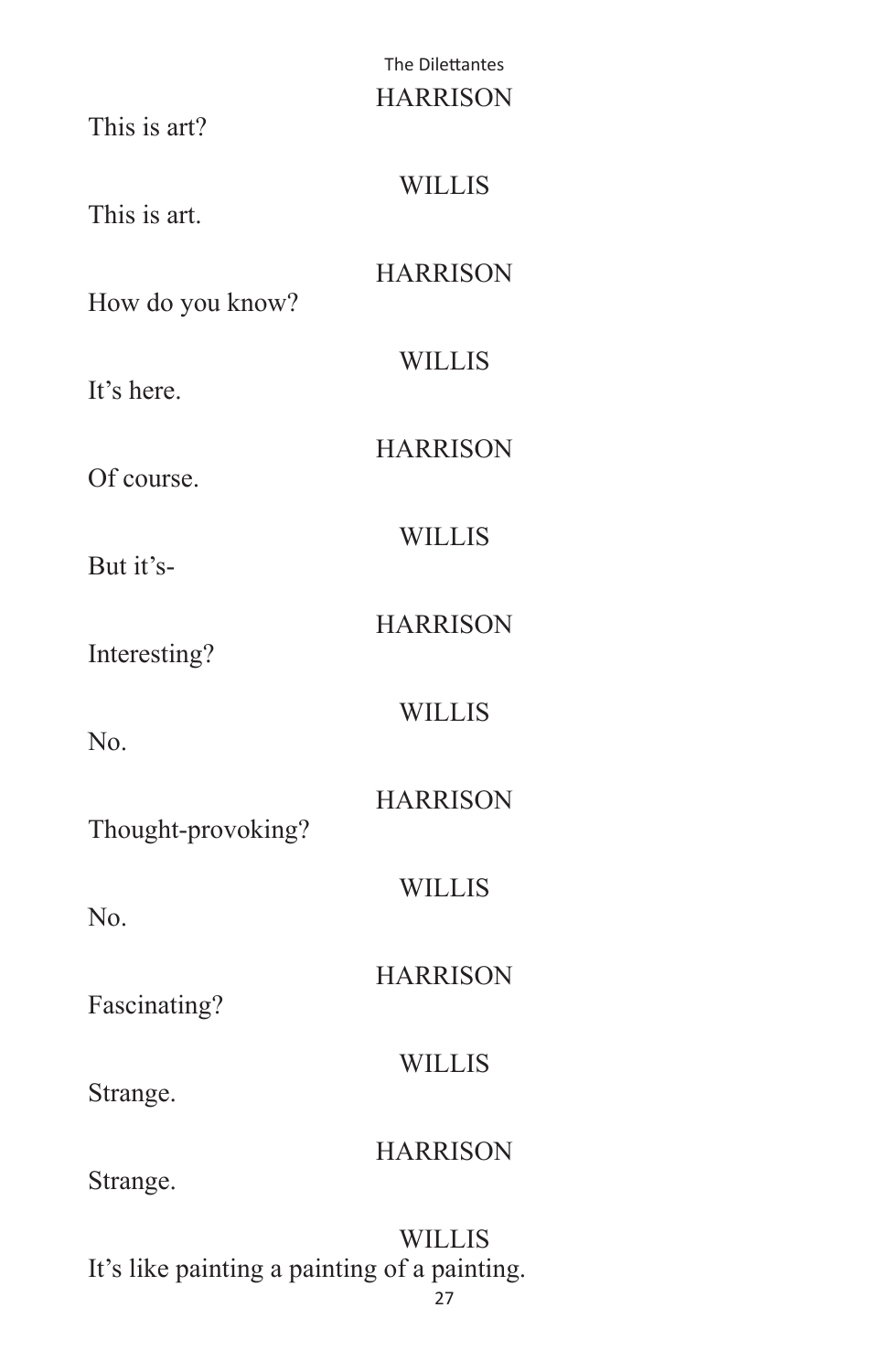### **HARRISON**

Like taking a picture of a picture of a picture.

# **WILLIS**

More like taking a picture of a picture.

# **HARRISON**

I see. I see.

# WILLIS

Should I take a picture of it?

# **HARRISON**

It could be the most important picture of a painting of a camera that you'll ever own.

# WILLIS

Until my hard drive crashes.

# **HARRISON**

Until your hard drive crashes.

# WILLIS

But what happens when a painting of a newer camera comes along. Will my picture of this camera still be valuable to me?

# **HARRISON**

Boy, I don't know. I would think your picture would be worthless.

# WILLIS

Then I shouldn't even bother.

# **HARRISON**

I wouldn't even bother.

# WILLIS<sub></sub>

But it's so tempting. I want to have that picture of that painting.

# **HARRISON**

Then take the picture.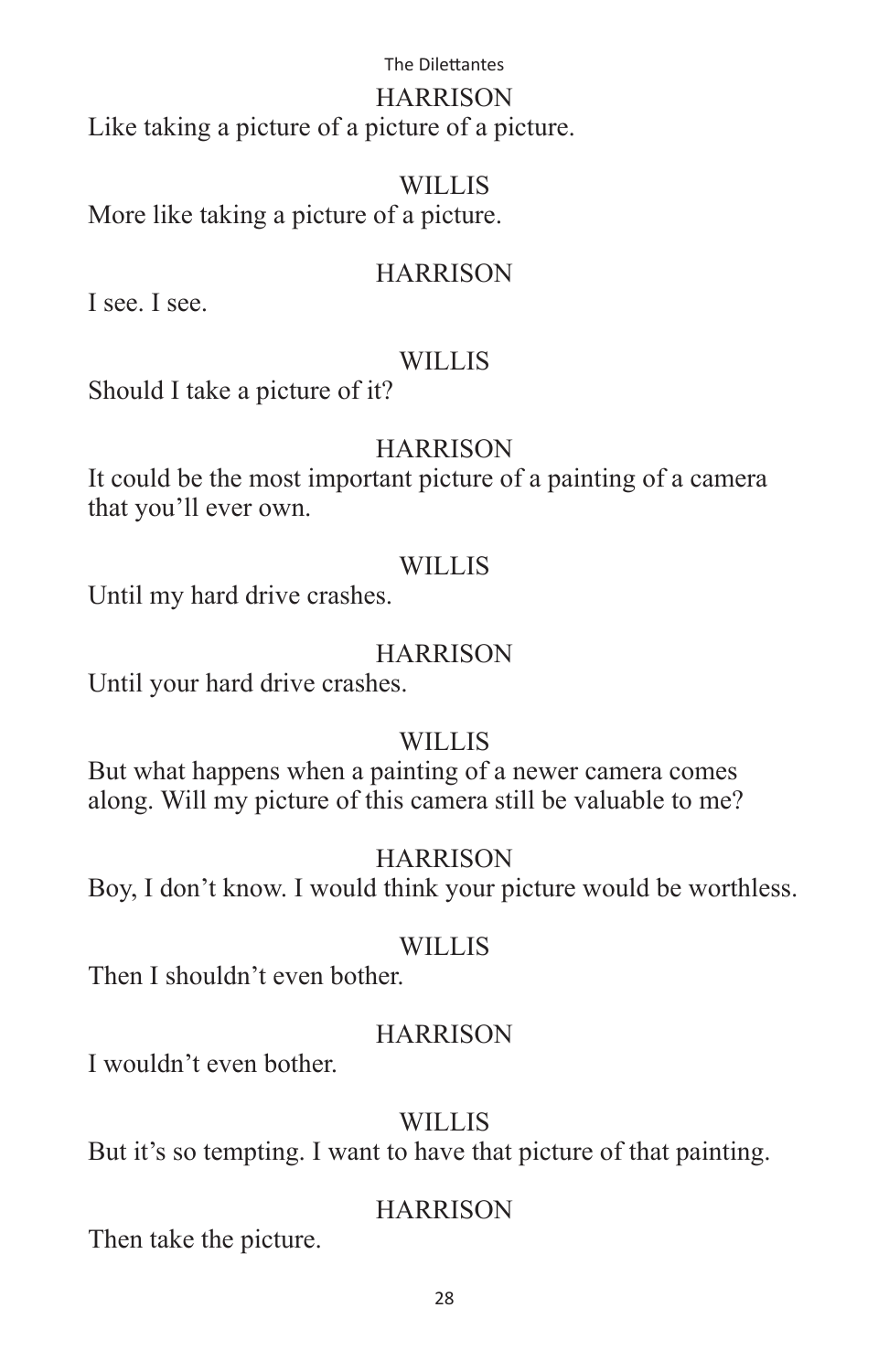### WILLIS

Why would someone even go to all the effort of painting a camera that will be outdated before the paint is even dry?

### **HARRISON**

Artists aren't known for being rational people like you and me.

### **WILLIS**

You know I think I will take that picture.

### (The VIEWER walks onto the stage and stands in-front of the painting.)

**HARRISON** I think you'll be very satisfied with that decision.

### WILLIS

Look at this guy. He has absolutely no respect for others.

### **HARRISON**

He thinks he can own the world.

### WILLIS

He thinks he owns the world.

# **HARRISON**

Like the world is his, and we're supposed to wait on him handand-foot.

### WILLIS

I wish he were dead.

### **HARRISON**

It would be no big loss.

### WILLIS<sub></sub>

What society really needs is another idiot who makes us all wait.

### **HARRISON**

Another glorious idiot.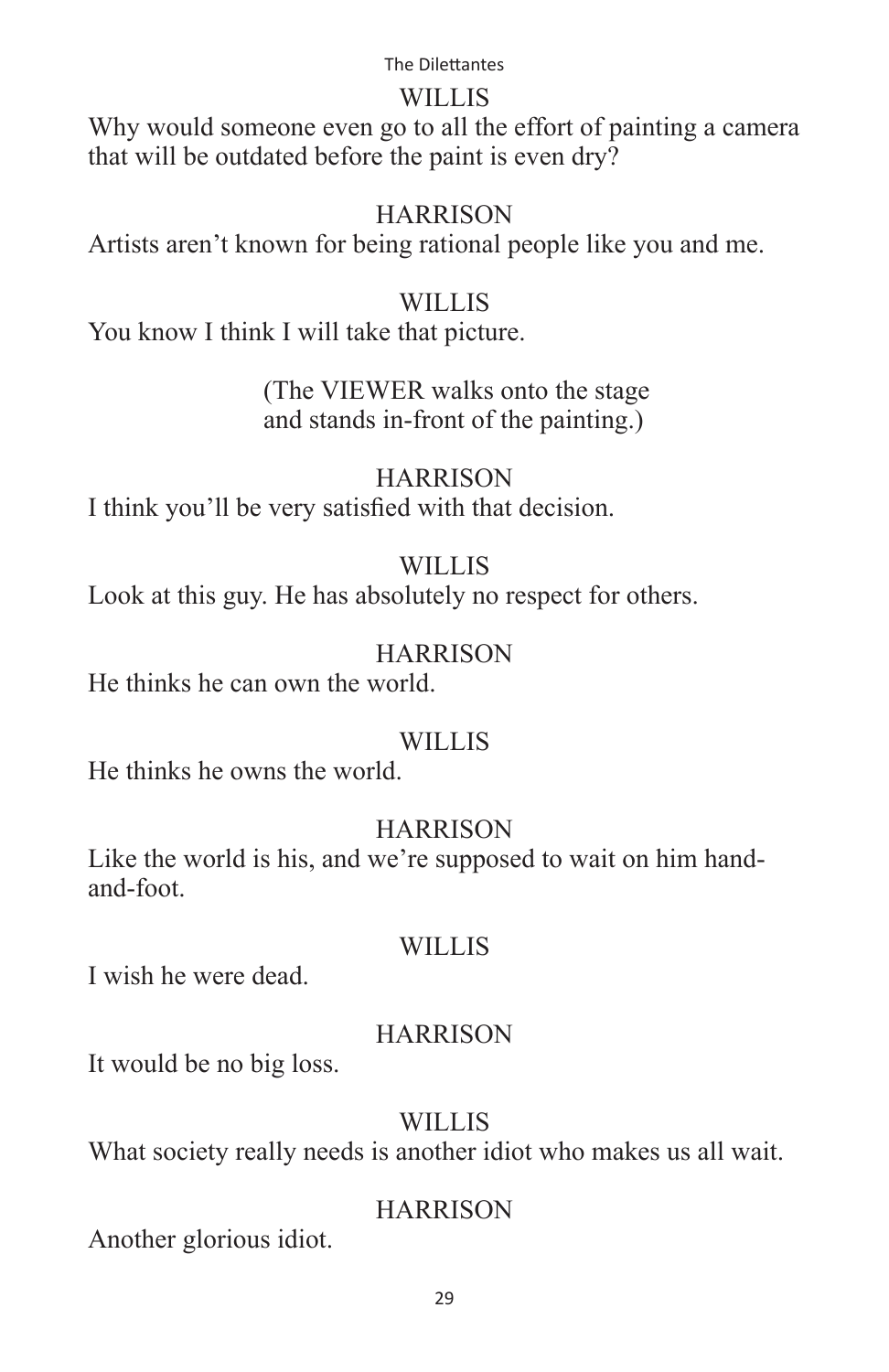(The VIEWER pushes the button to activate the painting's flash. The Dilettantes react in stunned surprise. The VIEWER activates the flash once again, and then moves on.)

### **WILLIS**

Did you see what I saw?

# **HARRISON**

I saw what you had seen.

# **WILLIS**

The painting took a picture.

# **HARRISON**

A picture.

# WILLIS

Two pictures.

# **HARRISON**

Have these paintings been taking pictures of us this whole time.

### **WILLIS**

Certainly not. We would have seen the flash.

# **HARRISON**

But what if those vampire fascists got to them, too.

### WILLIS<sub></sub>

For all the paintings to take pictures of us, they'd all have to be paintings of cameras.

### **HARRISON**

What if they had hidden cameras?

# WILLIS

What if they did?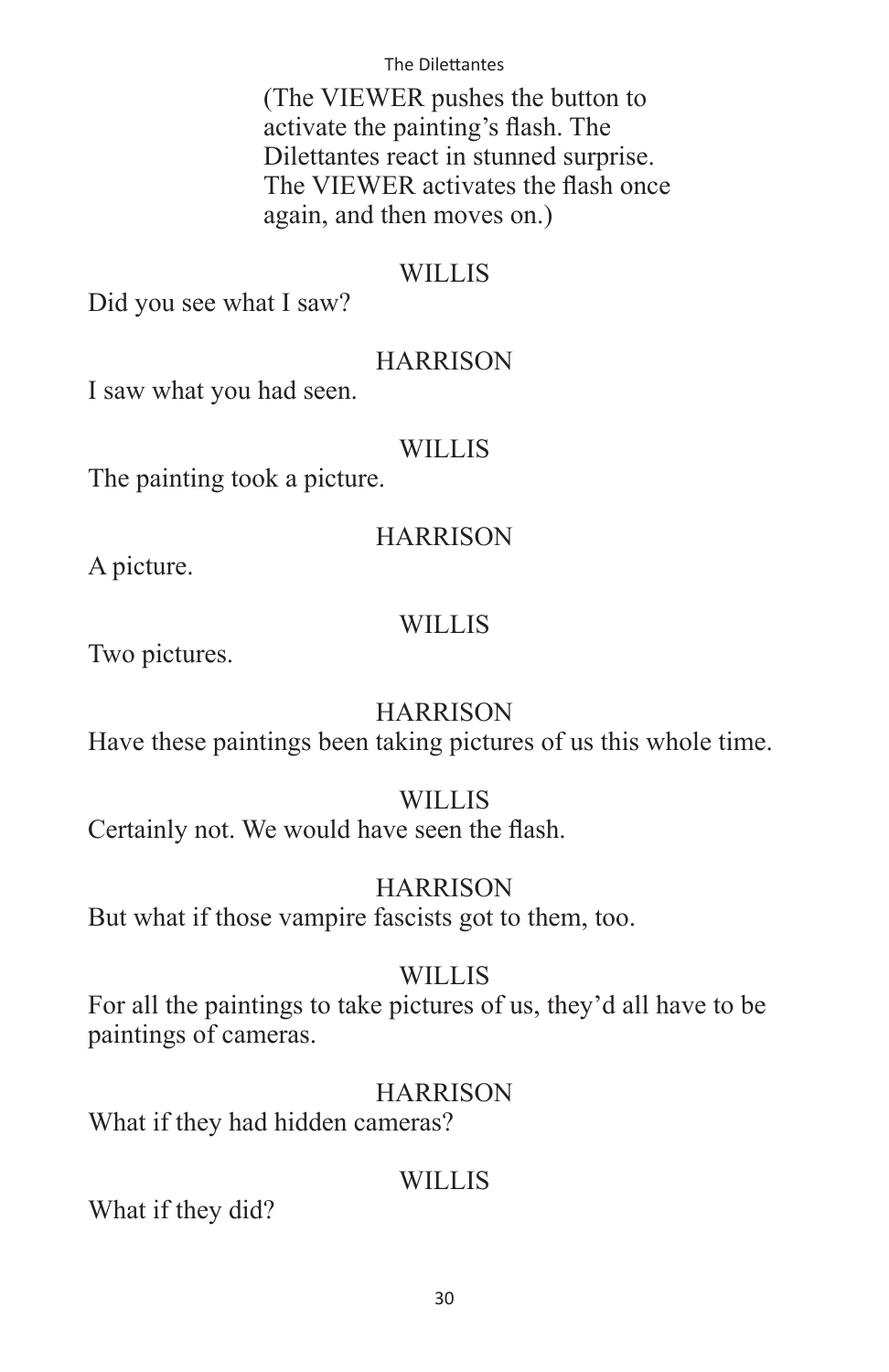### HARRISON

I don't let anyone, let alone any painting, take my picture unless I know in what context they're going to use that photo for future use.

### WILLIS

It's a rights issue.

### HARRISON

It's a rights issue!

### **WILLIS**

No, if a painting would have taken our picture, we would have known.

### **HARRISON**

How do you know?

# **WILLIS**

Because we are observant.

# **HARRISON**

You, sir, are an amazingly perceptive man.

### **WILLIS**

And you are too kind.

### **HARRISON**

Yes, I am.

# WILLIS<sub></sub>

I think I'd like to look closer at that painting of a camera.

### **HARRISON**

Closer?

# **WILLIS**

Closer.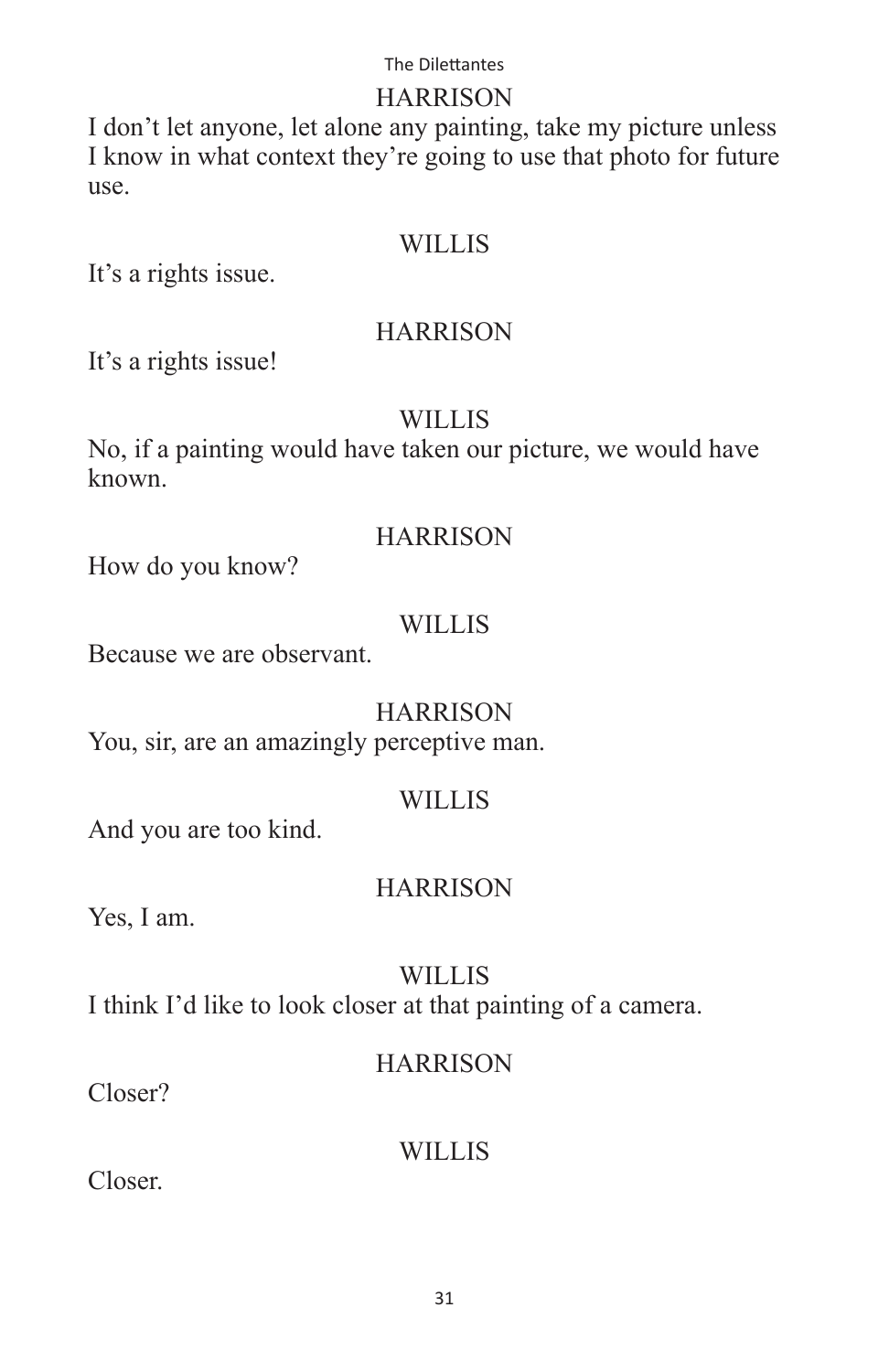### HARRISON (He takes a deep breath.)

OK.

 (The Dilettantes creep toward the camera, trying to stay out of its field of focus. The split up, one going to each side.)

What brand of camera is it?

### **WILLIS**

I don't know.

# **HARRISON**

Does it say on that description?

### WILLIS<sub></sub>

All it says is, "Individualism is the New Conformity. Oil on canvas. 2007. By Anonymous."

### **HARRISON**

So it doesn't say what kind of camera it is?

### WILLIS

No, not here.

# **HARRISON**

Do you see a place where the pictures are stored?

### WILLIS

No, you?

# **HARRISON**

No.

# **WILLIS**

Well, it doesn't look like an instant camera; the pictures just don't come falling out of the painting.

# **HARRISON**

Do you think there's an LCD screen on the other side of the painting.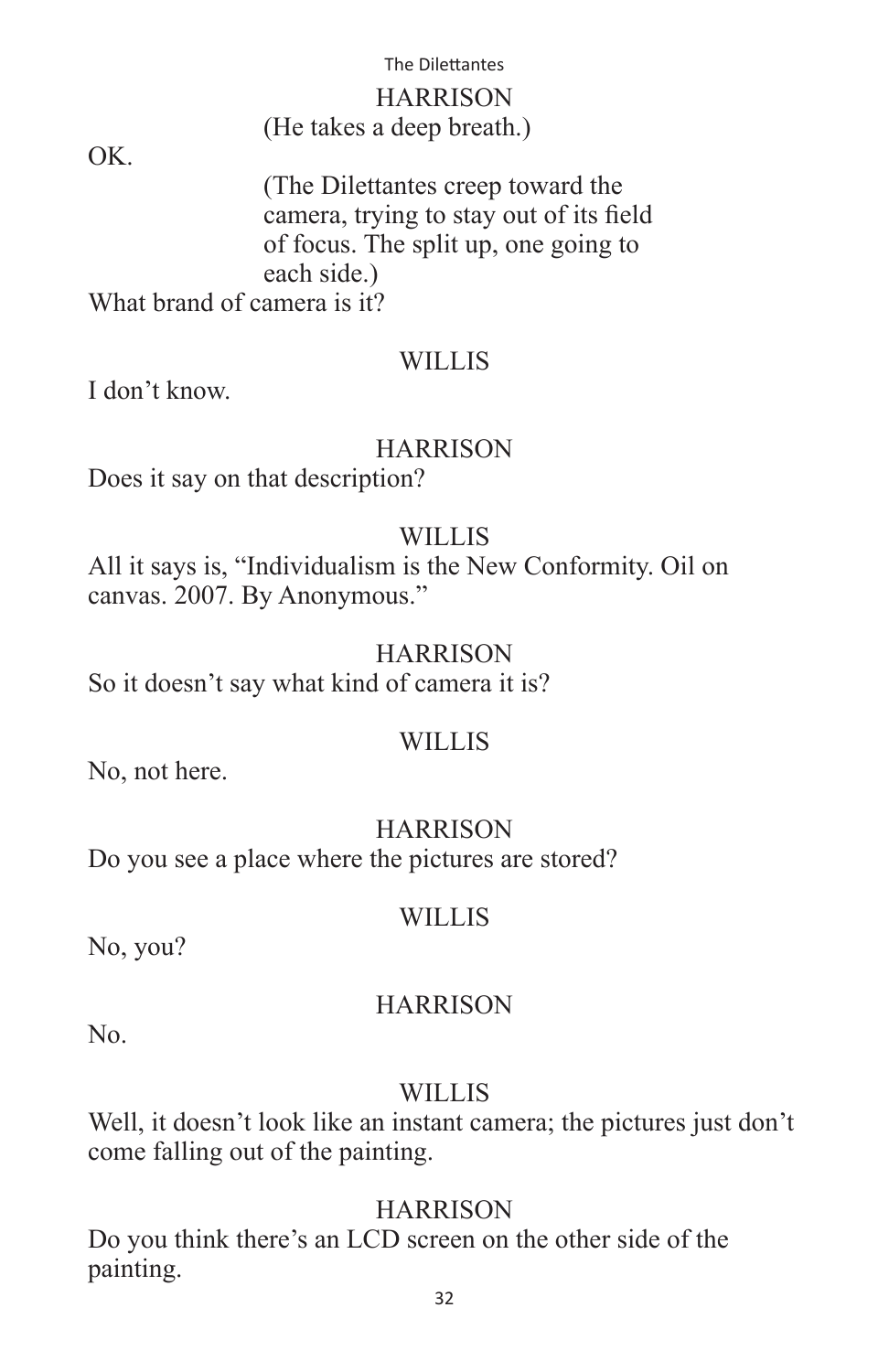### WILLIS

What kind of question is that?

# **HARRISON**

Just a question.

# **WILLIS**

Of course I think there's a screen on the back of the painting.

# **HARRISON**

It's too realistic not to have one.

# WILLIS

Way too realistic.

# HARRISON

But it's certainly not a new model.

# **WILLIS**

No, doesn't look like it.

# **HARRISON**

Someone must have painted a picture of a newer camera by now.

# **WILLIS**

Still, I wonder how good of pictures this camera takes.

# **HARRISON**

Let it take your picture.

# WILLIS

Are you sure?

# **HARRISON**

That's the only way we'll find out if this painting takes better pictures than your camera.

# WILLIS

I thought it wasn't about the quality.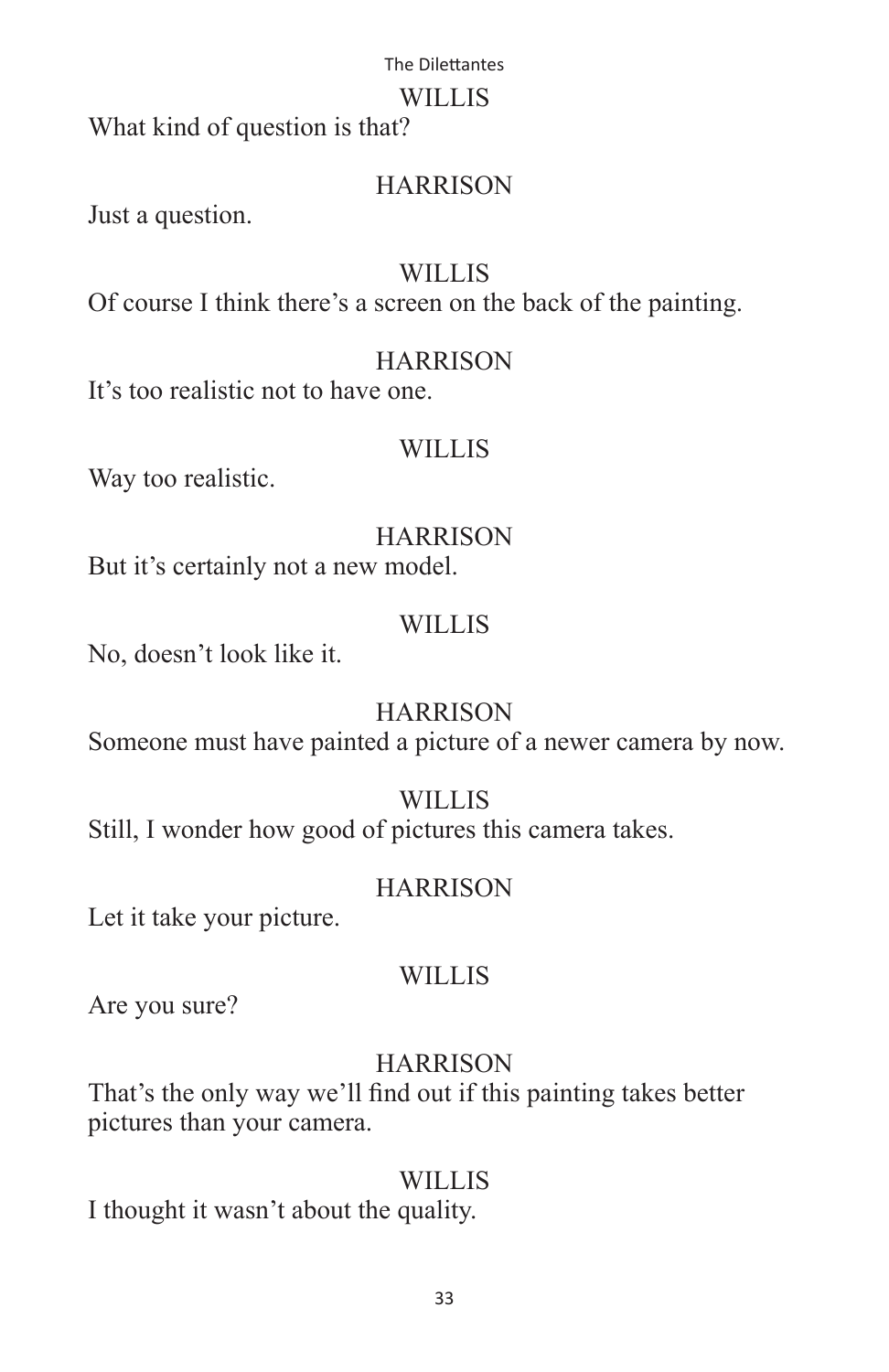### **HARRISON**

You know what I mean.

### **WILLIS**

I do. I just constantly need reassurance.

# **HARRISON**

Stand in front of it. (WILLIS stands in front of the painting. Nothing happens.) Maybe you need to smile. (WILLIS smiles.) Ah, OH! I need to push the button. (HARRISON pushes the button and the flash goes off.)

# WILLIS

Whoa!

### **HARRISON**

Whoa!

# WILLIS

I just had my picture taken by a painting.

### **HARRISON**

But was it a good picture?

### WILLIS

I don't know.

### (They look around the painting for a picture.)

This thing must take a picture and then it wirelessly is sent to the exit so we can pick our picture up when we leave.

### **HARRISON**

Did it feel like a good picture?

# WILLIS

I don't know.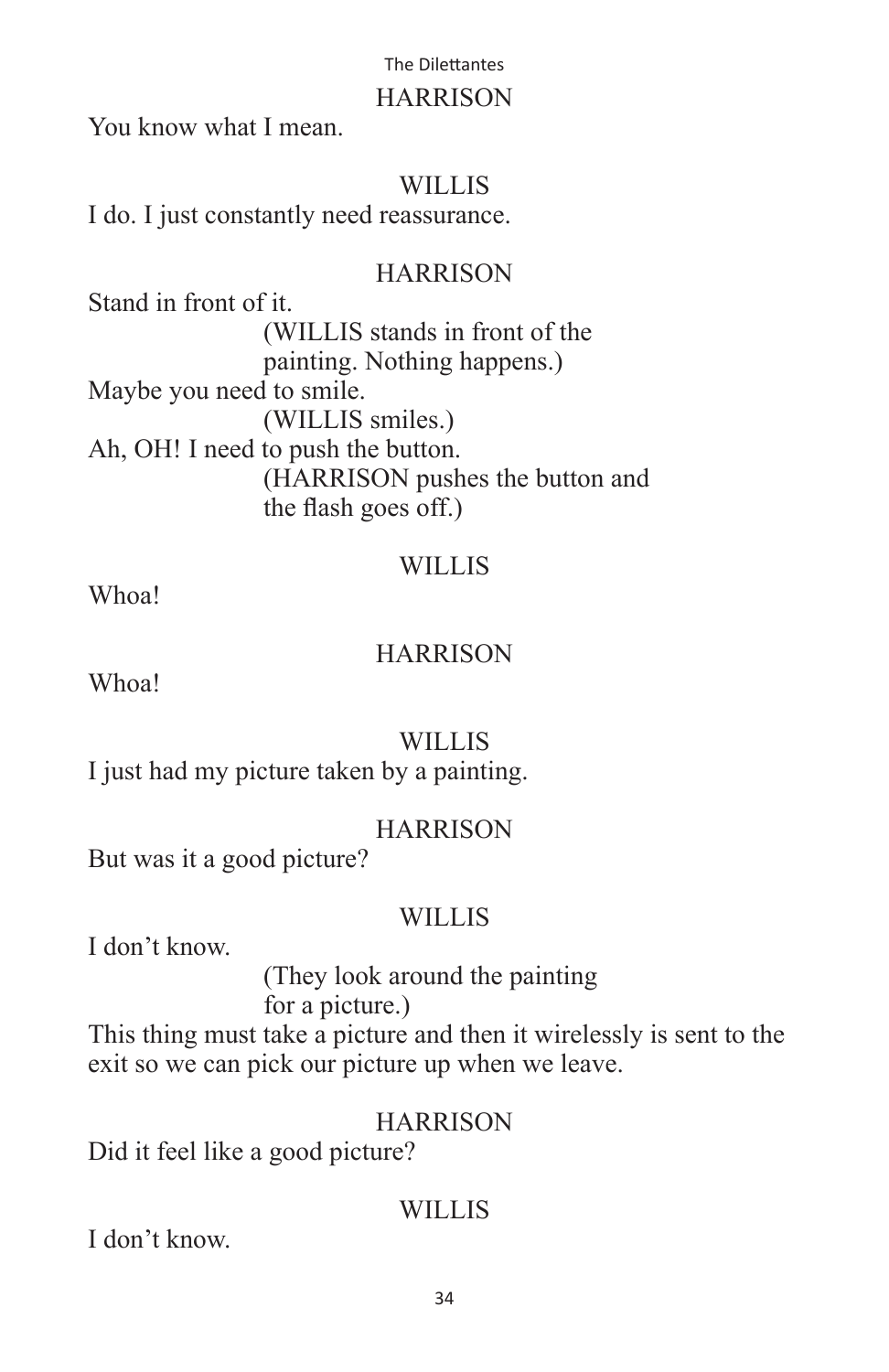### HARRISON

But you smiled?

# WILLIS

Yes.

# HARRISON

And your eyes were open?

# **WILLIS**

Yes.

**HARRISON** And your head was tiled, it felt casual?

# WILLIS<sub></sub>

No. I didn't tilt my head.

**HARRISON** Then you, my friend, just took a mug shot.

# WILLIS

A mug shot?

# HARRISON

That way, if you try to steal this painting, they'll already have your picture.

# **WILLIS**

Well, how do we erase that picture?

# **HARRISON**

I don't see how we can.

# **WILLIS**

Then let's take another. Let's take another.

# **HARRISON**

OK, now remember, casual. (WILLIS smiles, tilts his head.) Try putting your hands like this: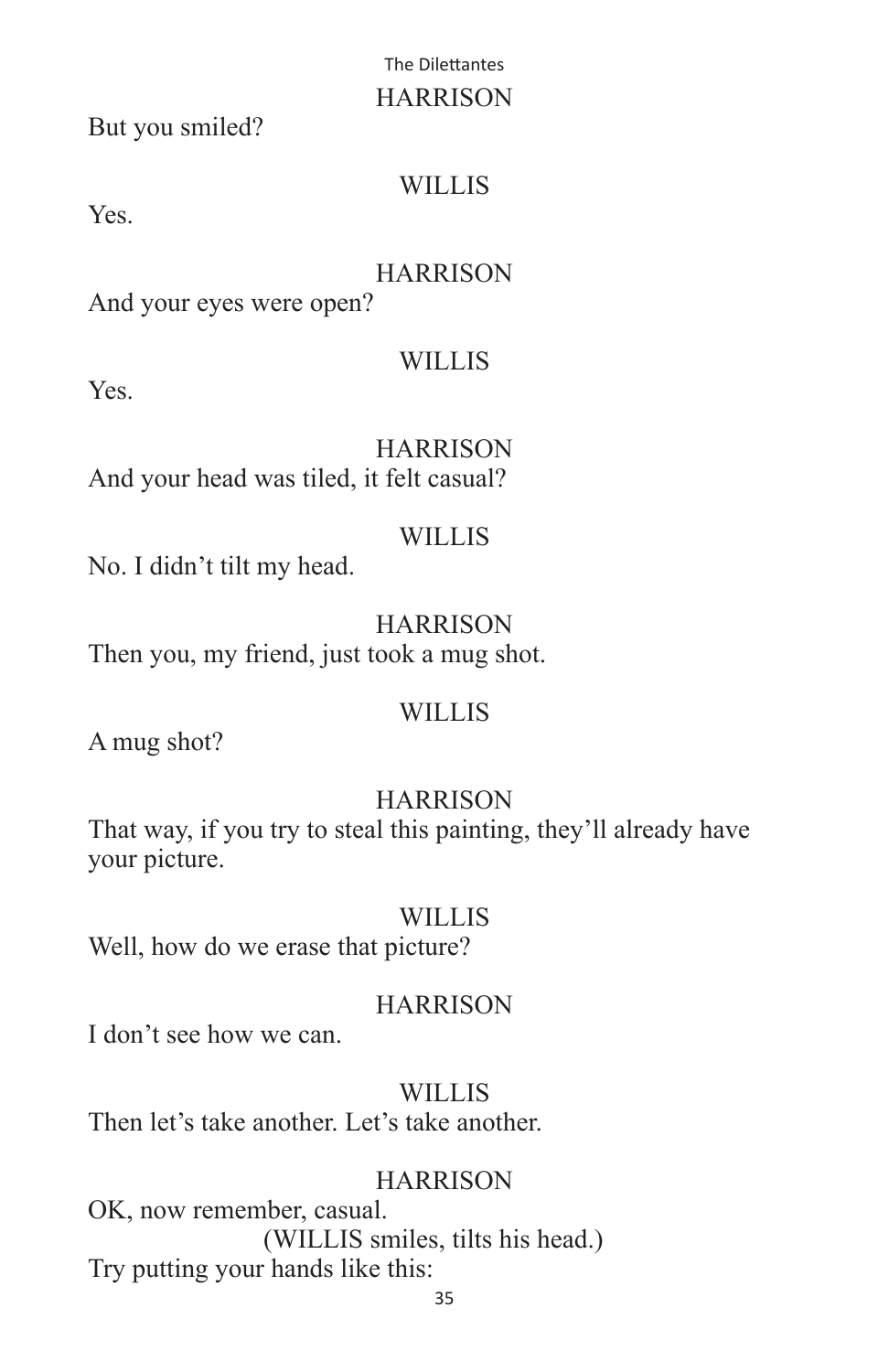(HARRISON makes a crescent-moon with his right arm and poses his left arm horizontally in front of his chest. WILLIS copies his lead.) There, now that's a boy ready to have fun. (HARRISON pushes the flash button.)

### **WILLIS**

Now get a picture of me getting a picture taken.

 (WILLIS gives HARRISON his camera, repeats his pose and takes the picture.)

### **HARRISON**

 (Looking at the camera.) Wow, you look great getting your picture taken by art.

### WILLIS

It's your direction that made all the difference.

### **HARRISON**

You're both too kind and completely correct.

### WILLIS

We should have the painting take a picture of both of us.

### **HARRISON**

That's a great idea.

 (They both stand in front of the painting.)

### WILLIS

How are we going to push the button while we're both here?

### **HARRISON**

I don't know. I don't think we can.

### WILLIS<sub></sub>

Do you see a timer next to that button?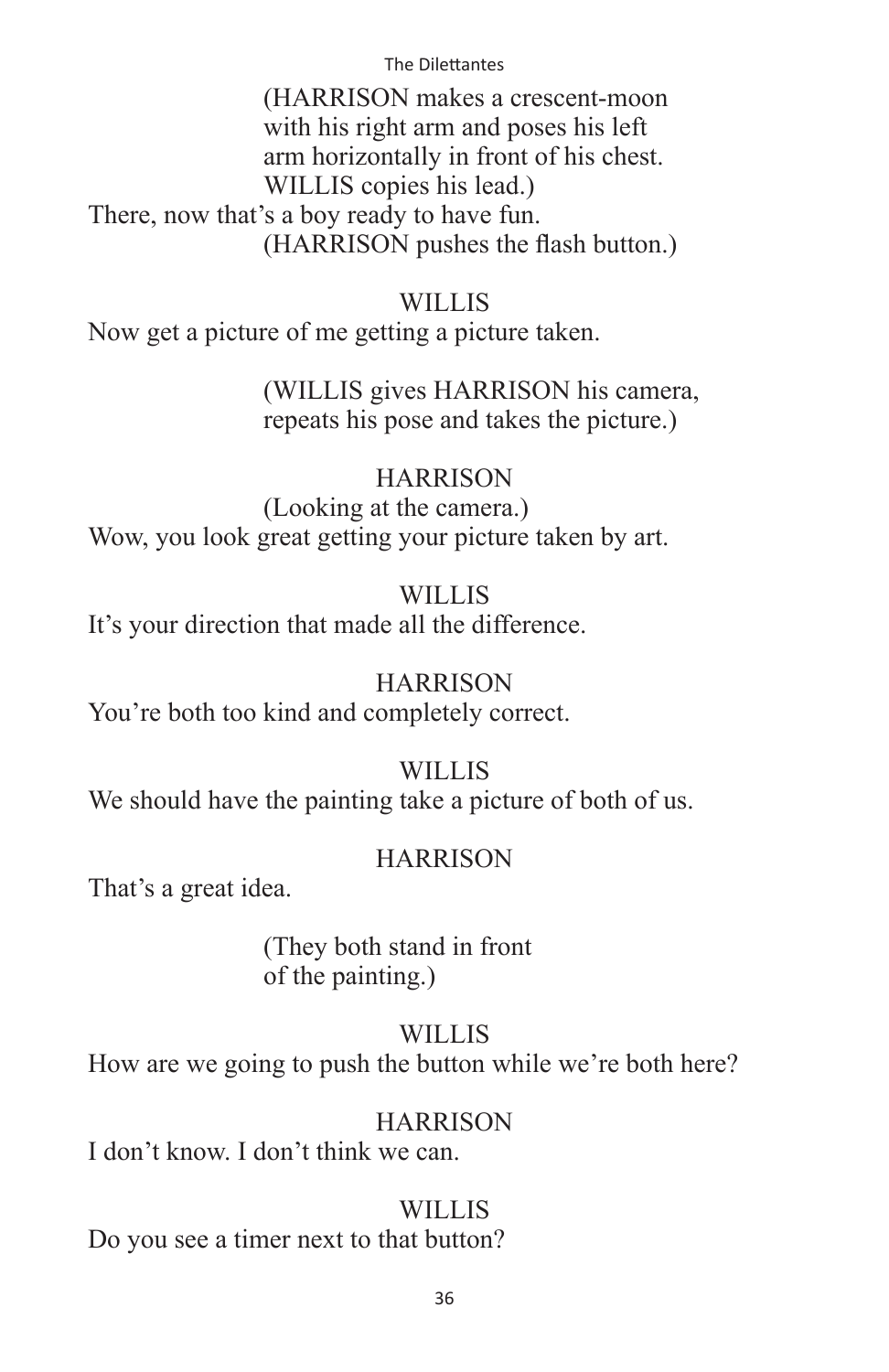### HARRISON

I don't see one.

### WILLIS

What kind of camera doesn't have a timer setting?

# **HARRISON**

This is poorly executed.

# **WILLIS**

This is an embarrassment to cameras everywhere.

# **HARRISON**

This is unthinkable. Timers have been around since the beginning to time. Time is in the name "timer"!

# WILLIS

Life is so unfair sometimes.

# HARRISON

It's like the artist is purposely trying to screw with our heads.

# WILLIS

That doesn't make any sense. Why would an artist do that?

# **HARRISON**

I don't know, but I can't think of any other possible explanation!

# WILLIS

Wait a minute! Before you go badmouthing this artist, we must ask ourselves one thing.

# **HARRISON**

What's that?

# WILLIS<sub></sub>

Are there boobies in this picture? (They look in, back out, face each other, nod & smile.)